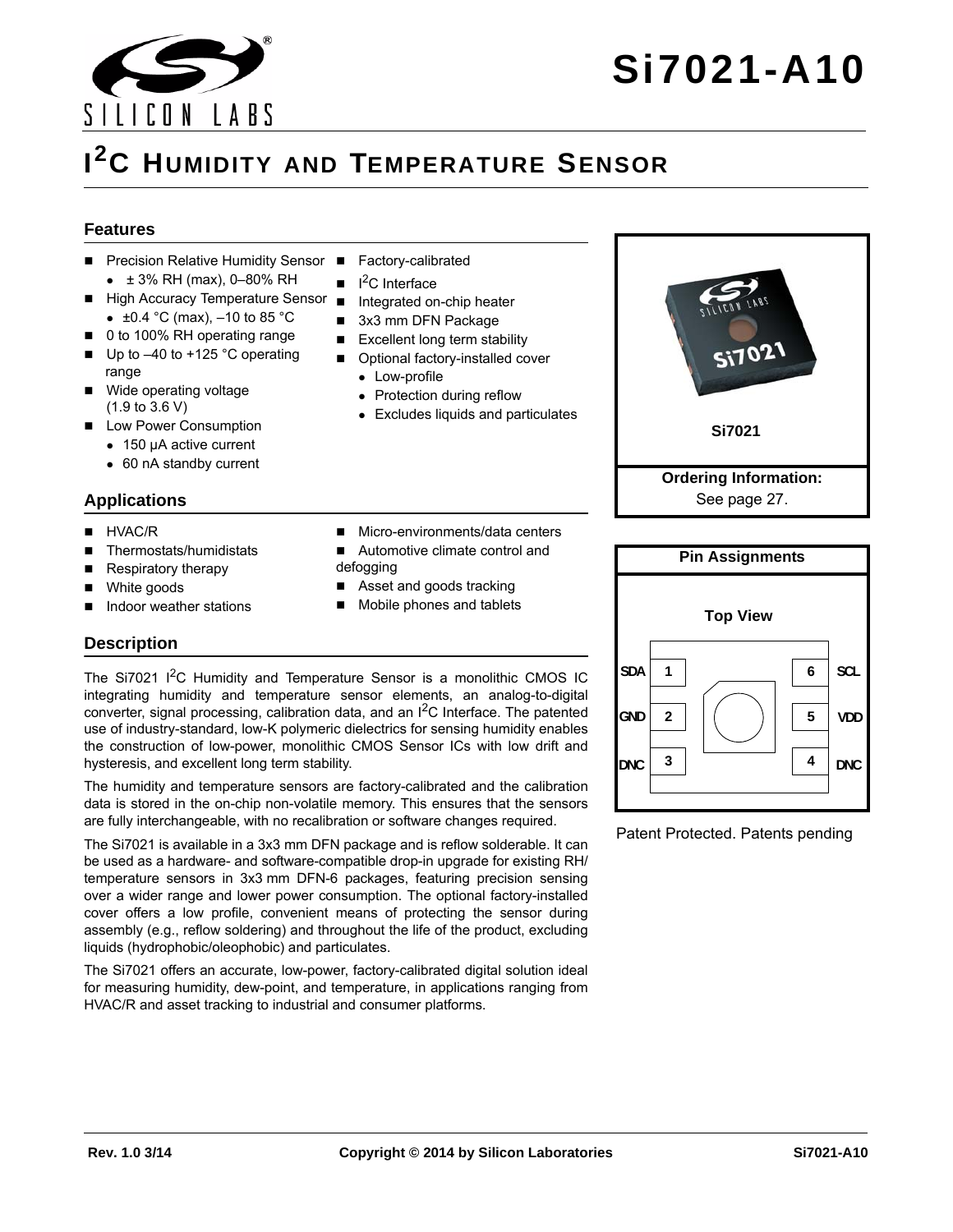## **Si7021-A10**

### **Functional Block Diagram**



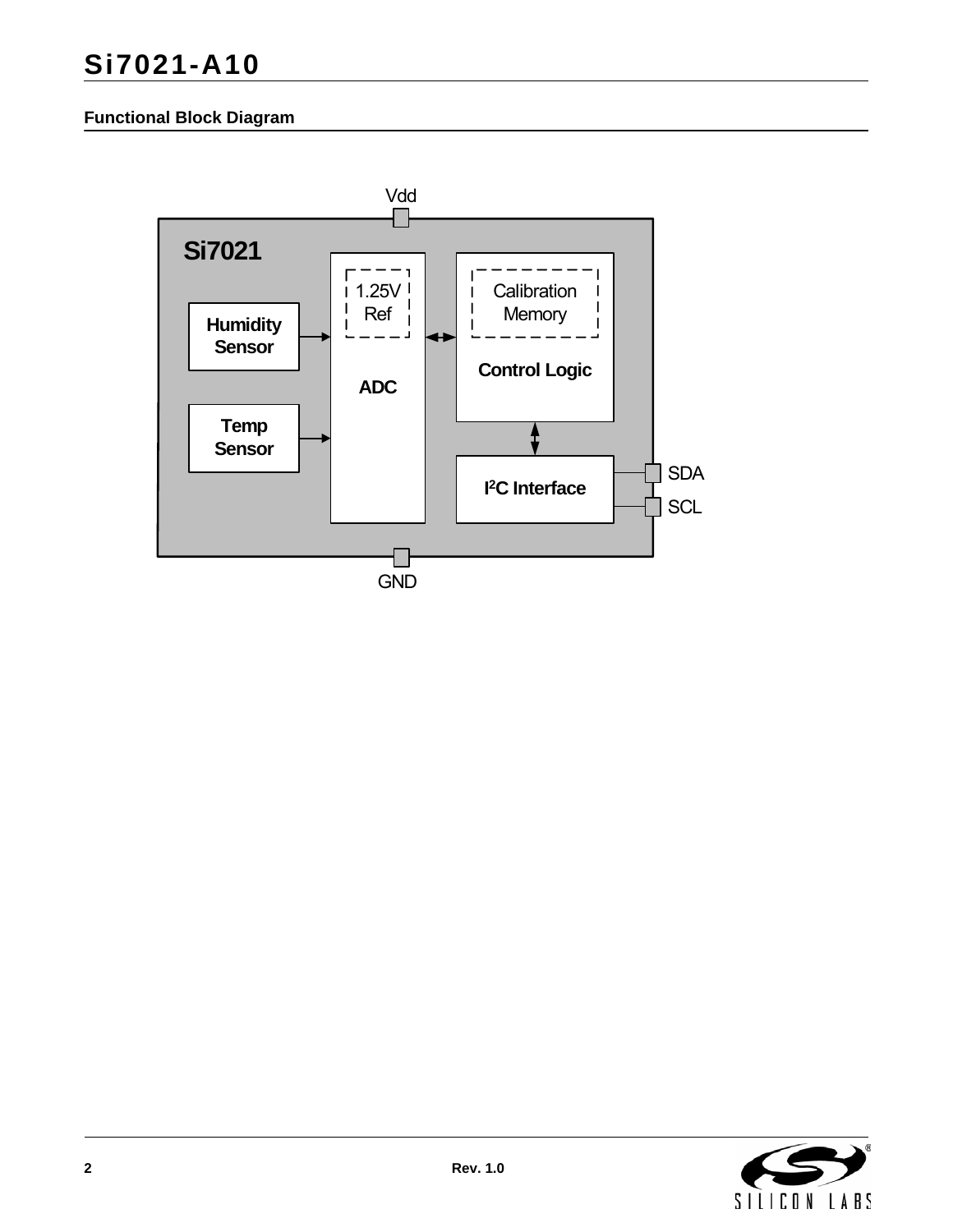# **TABLE OF CONTENTS**

## **Section Page**

| 9.2. Package Outline: 3x3 6-pin DFN with Protective Cover 29 |  |
|--------------------------------------------------------------|--|
|                                                              |  |
|                                                              |  |
|                                                              |  |
|                                                              |  |
|                                                              |  |
|                                                              |  |
|                                                              |  |
|                                                              |  |

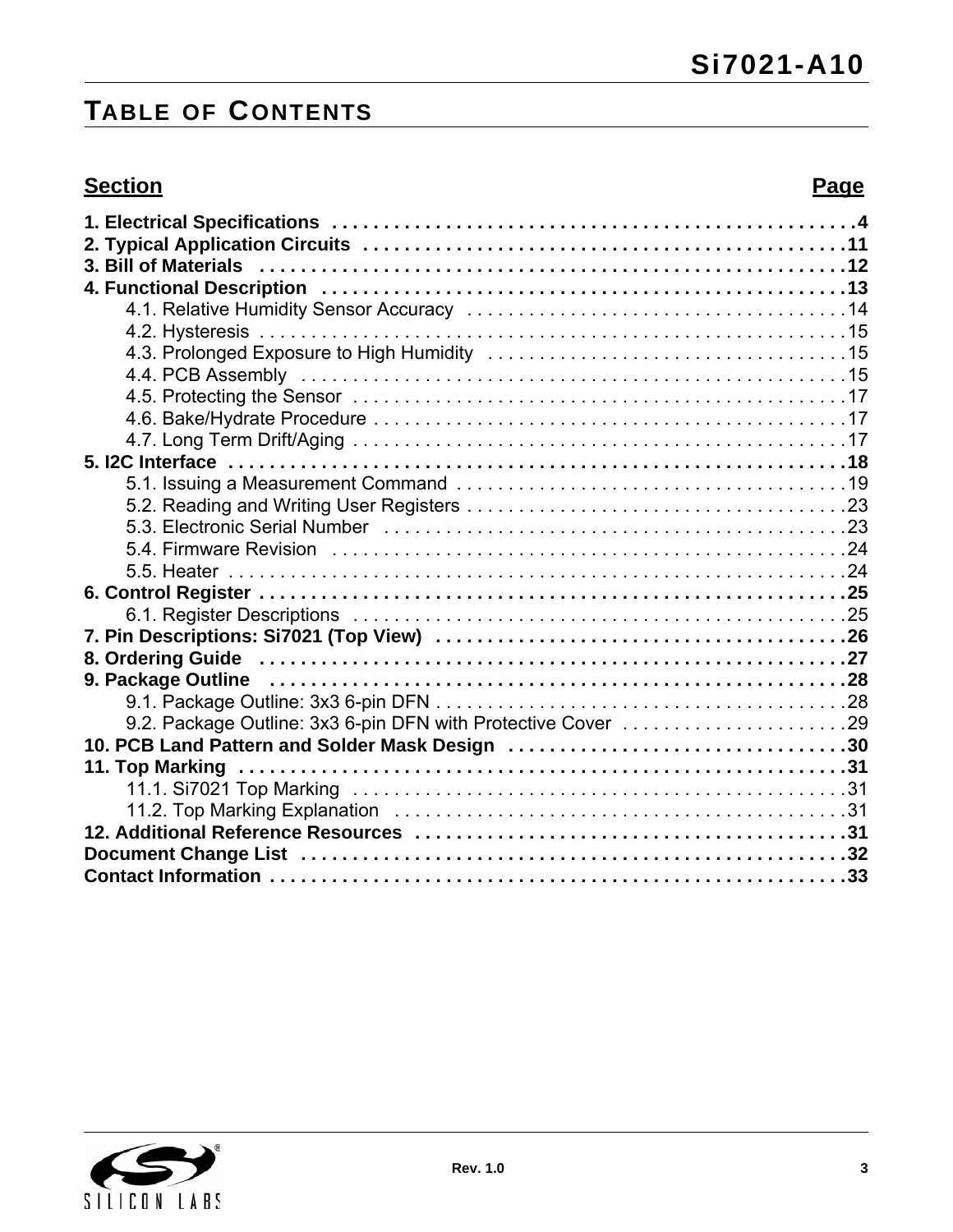## <span id="page-3-0"></span>**1. Electrical Specifications**

Unless otherwise specified, all min/max specifications apply over the recommended operating conditions.

#### **Table 1. Recommended Operating Conditions**

| <b>Parameter</b>             | <b>Symbol</b> | <b>Test Condition</b> | Min   | Typ | Max    | Unit   |
|------------------------------|---------------|-----------------------|-------|-----|--------|--------|
| <b>Power Supply</b>          | Vdd           |                       | 1.9   |     | 3.6    |        |
| <b>Operating Temperature</b> | TА            | and Y grade           | $-40$ |     | $+125$ | $\sim$ |
| <b>Operating Temperature</b> | TА            | G grade               | $-40$ |     | +85    | $\sim$ |

#### **Table 2. General Specifications**

1.9  $\le$  VDD  $\le$  3.6 V; TA = -40 to 85 °C (G grade) or -40 to 125 °C (I/Y grade); default conversion time unless otherwise noted.

| <b>Parameter</b>            | <b>Symbol</b>     | <b>Test Condition</b>                                  | Min     | <b>Typ</b> | <b>Max</b> | <b>Unit</b> |
|-----------------------------|-------------------|--------------------------------------------------------|---------|------------|------------|-------------|
| Input Voltage High          | $V_{\text{IH}}$   | SCL, SDA pins                                          | 0.7xVDD |            |            | V           |
| Input Voltage Low           | VIL               | SCL, SDA pins                                          |         |            | 0.3xVDD    | $\vee$      |
| Input Voltage Range         | <b>VIN</b>        | SCL, SDA pins with respect to GND                      | 0.0     |            | <b>VDD</b> | V           |
| Input Leakage               | IIL.              | SCL, SDA pins                                          |         |            | 1          | μA          |
| Output Voltage Low          | VOL               | SDA pin; $IoL = 2.5$ mA; $VDD = 3.3$ V                 |         |            | 0.6        | V           |
|                             |                   | SDA pin; $IOL = 1.2$ mA;<br>$VDD = 1.9 V$              |         |            | 0.4        | $\vee$      |
| Current                     | IDD               | RH conversion in progress                              |         | 150        | 180        | μA          |
| Consumption                 |                   | Temperature conversion in progress                     |         | 90         | 120        | μA          |
|                             |                   | Standby, $-40$ to +85 $^{\circ}$ C <sup>2</sup>        |         | 0.06       | 0.62       | μA          |
|                             |                   | Standby, $-40$ to $+125$ °C <sup>2</sup>               |         | 0.06       | 3.8        | μA          |
|                             |                   | Peak IDD during powerup <sup>3</sup>                   |         | 3.5        | 4.0        | mA          |
|                             |                   | Peak IDD during <sup>2</sup> C operations <sup>4</sup> |         | 3.5        | 4.0        | mA          |
|                             |                   | After writing to user registers <sup>5</sup>           |         | 20         |            | μA          |
| Heater Current <sup>6</sup> | <sup>I</sup> HEAT |                                                        |         | 3.1        |            | mA          |

<span id="page-3-4"></span>**Notes:**

- **1.** Initiating a RH measurement will also automatically initiate a temperature measurement. The total conversion time will be  $t_{\text{CONV}}(RH)$  +  $t_{\text{CONV}}(T)$ .
- <span id="page-3-1"></span>**2.** No conversion or I<sup>2</sup>C transaction in progress. Typical values measured at 25 °C.
- <span id="page-3-2"></span>**3.** Occurs once during powerup. Duration is <5 msec.
- <span id="page-3-3"></span>**4.** Occurs during I2C commands for Reset, Read/Write User Registers, Read EID, and Read Firmware Version. Duration is <100 µs when I2C clock speed is >100 kHz (>200 kHz for 2-byte commands).
- **5.** IDD after a user register write. Initiating any other subsequent I<sup>2</sup>C transaction on the same bus (such as the user register read, starting an RH measurement, or traffic directed at other I<sup>2</sup>C devices) will transition the device to standby mode.
- **6.** Additional current consumption when HTRE bit enabled. See section ["5.5. Heater" f](#page-23-1)or more information

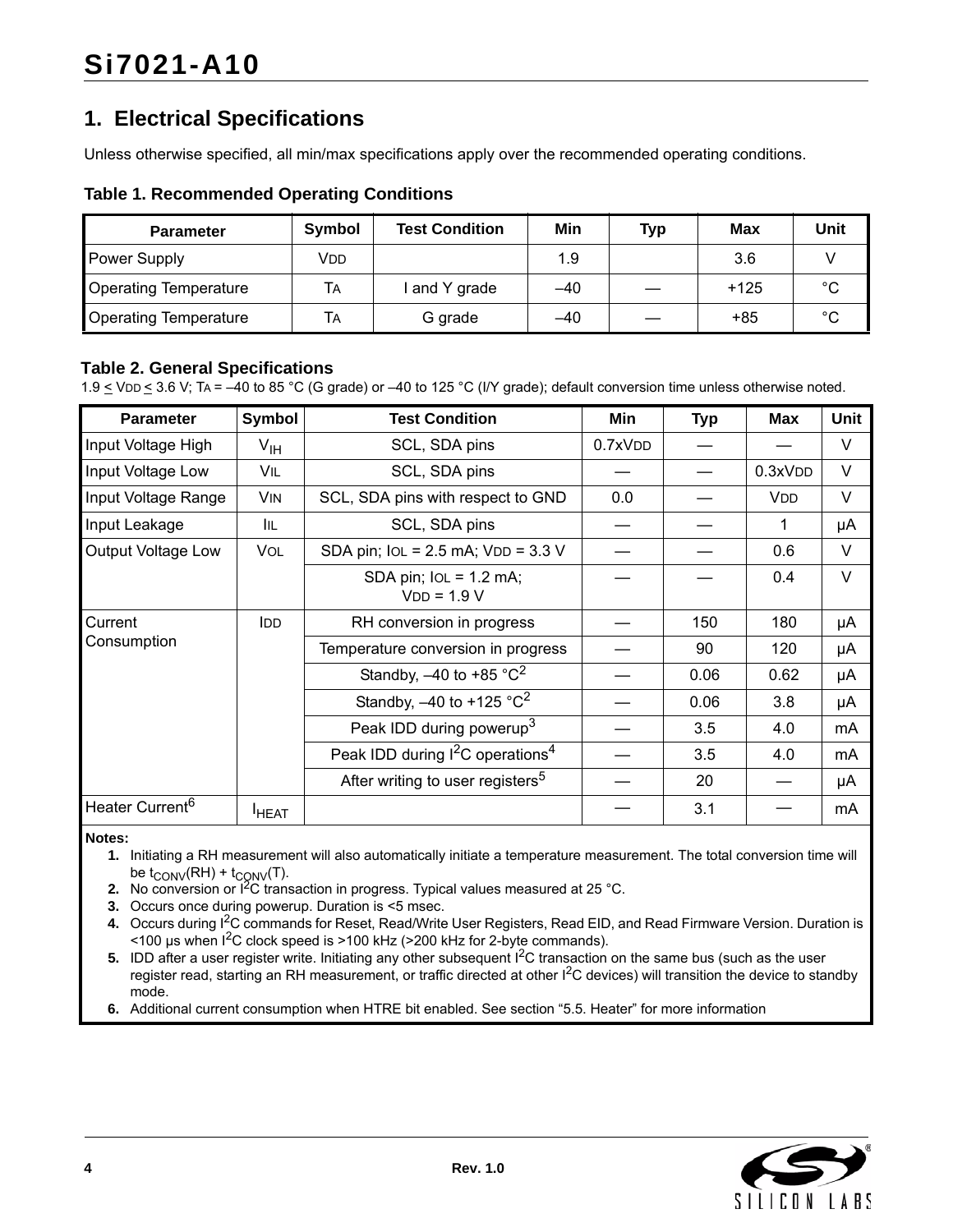#### **Table 2. General Specifications (Continued)**

1.9 < VDD < 3.6 V; TA = –40 to 85 °C (G grade) or –40 to 125 °C (I/Y grade); default conversion time unless otherwise noted.

| <b>Parameter</b>             | Symbol            | <b>Test Condition</b>                                                      | Min | <b>Typ</b> | <b>Max</b> | Unit |
|------------------------------|-------------------|----------------------------------------------------------------------------|-----|------------|------------|------|
| Conversion Time <sup>1</sup> | $t_{\text{CONV}}$ | 12-bit RH                                                                  |     | 10         | 12         |      |
|                              |                   | 11-bit RH                                                                  |     | 5.8        | 7          |      |
|                              |                   | 10-bit RH                                                                  |     | 3.7        | 4.5        |      |
|                              |                   | 8-bit RH                                                                   |     | 2.6        | 3.1        |      |
|                              |                   | 14-bit temperature                                                         |     | 7          | 10.8       | ms   |
|                              |                   | 13-bit temperature<br>4                                                    |     |            |            |      |
|                              |                   | 12-bit temperature                                                         |     | 2.4        | 3.8        |      |
|                              |                   | 11-bit temperature                                                         |     | 1.5        | 2.4        |      |
| Powerup Time                 | $t_{\text{PU}}$   | From $VDD \geq 1.9$ V to ready for a<br>conversion, 25 °C                  |     | 18         | 25         |      |
|                              |                   | From $VDD \geq 1.9$ V to ready for a<br>conversion, full temperature range |     |            | 80         | ms   |
|                              |                   | After issuing a software reset<br>command                                  |     | 5          | 15         |      |

**Notes:**

**1.** Initiating a RH measurement will also automatically initiate a temperature measurement. The total conversion time will be  $t_{\text{CONV}}(RH) + t_{\text{CONV}}(T)$ .

**2.** No conversion or I<sup>2</sup>C transaction in progress. Typical values measured at 25 °C.

- **3.** Occurs once during powerup. Duration is <5 msec.
- **4.** Occurs during I2C commands for Reset, Read/Write User Registers, Read EID, and Read Firmware Version. Duration is  $\le$  100 µs when I<sup>2</sup>C clock speed is  $>$  100 kHz ( $>$  200 kHz for 2-byte commands).
- **5.** IDD after a user register write. Initiating any other subsequent  $I^2C$  transaction on the same bus (such as the user register read, starting an RH measurement, or traffic directed at other I<sup>2</sup>C devices) will transition the device to standby mode.
- **6.** Additional current consumption when HTRE bit enabled. See section "5.5. Heater" for more information

### **Table 3. I2C Interface Specification[s1](#page-4-0)**

 $1.9 \le V_{DD} \le 3.6$  V; T<sub>A</sub> = –40 to +85 °C (G grade) or –40 to +125 °C (I/Y grade) unless otherwise noted.

| <b>Parameter</b>            | Symbol                 | <b>Test Condition</b>                         | Min               | <b>Typ</b> | Max | Unit |
|-----------------------------|------------------------|-----------------------------------------------|-------------------|------------|-----|------|
| <b>Hysteresis</b>           | <b>V<sub>HYS</sub></b> | High-to-low versus low-to-<br>high transition | $0.05 \times VDD$ |            |     | V    |
| SCLK Frequency <sup>2</sup> | $f_{SCL}$              |                                               |                   |            | 400 | kHz  |
| <b>SCL High Time</b>        | t <sub>SKH</sub>       |                                               | 0.6               |            |     | μs   |
| <b>SCL Low Time</b>         | t <sub>SKL</sub>       |                                               | 1.3               |            |     | μs   |
| <b>Start Hold Time</b>      | $t_{STH}$              |                                               | 0.6               |            |     | μs   |

<span id="page-4-0"></span>**Notes:**

**1.** All values are referenced to  $V_{\parallel L}$  and/or  $V_{\parallel H}$ .

<span id="page-4-1"></span>**2.** Depending on the conversion command, the Si7021 may hold the master during the conversion (clock stretch). At above 100 kHz SCL, the Si7021 may also hold the master briefly for user register and device ID transactions. At the highest  $I^2C$  speed of 400 kHz the stretching will be <10 µs.

<span id="page-4-2"></span>**3.** Pulses up to and including 50ns will be suppressed.

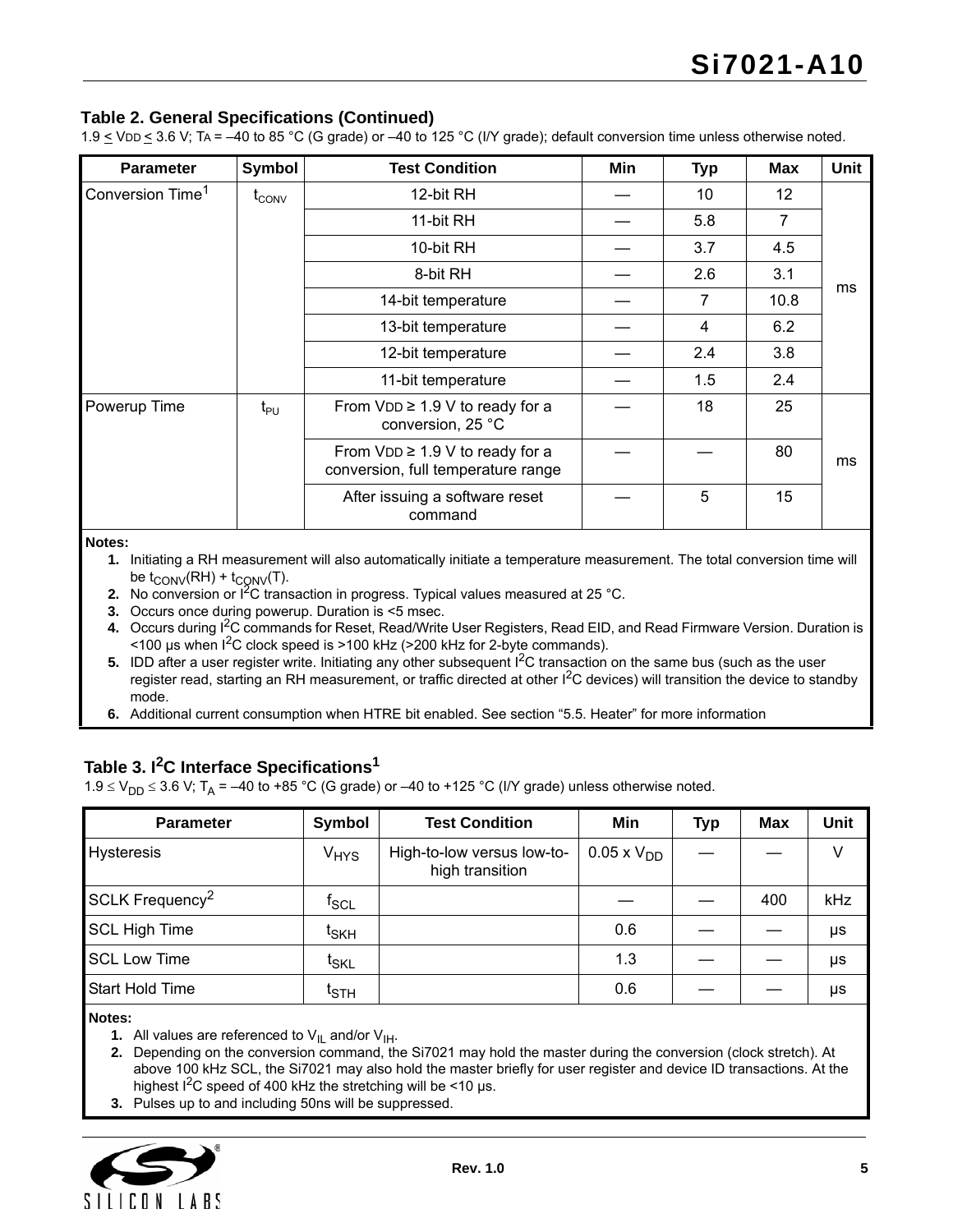## **Table 3. I2C Interface Specifications1 (Continued)**

1.9  $\leq$  V<sub>DD</sub>  $\leq$  3.6 V; T<sub>A</sub> = –40 to +85 °C (G grade) or –40 to +125 °C (I/Y grade) unless otherwise noted.

| <b>Parameter</b>                    | Symbol              | <b>Test Condition</b>      | Min | <b>Typ</b> | <b>Max</b> | <b>Unit</b> |
|-------------------------------------|---------------------|----------------------------|-----|------------|------------|-------------|
| <b>Start Setup Time</b>             | $t_{\text{STS}}$    |                            | 0.6 |            |            | μs          |
| <b>Stop Setup Time</b>              | t <sub>SPS</sub>    |                            | 0.6 |            |            | μs          |
| <b>Bus Free Time</b>                | t <sub>BUF</sub>    | Between Stop and Start     | 1.3 |            |            | μs          |
| <b>SDA Setup Time</b>               | $t_{DS}$            |                            | 100 |            |            | ns          |
| <b>SDA Hold Time</b>                | $t_{DH}$            |                            | 100 |            |            | ns          |
| <b>SDA Valid Time</b>               | t <sub>VD;DAT</sub> | From SCL low to data valid |     |            | 0.9        | μs          |
| SDA Acknowledge Valid Time          | t <sub>VD;ACK</sub> | From SCL low to data valid |     |            | 0.9        | μs          |
| Suppressed Pulse Width <sup>3</sup> | t <sub>SPS</sub>    |                            | 50  |            |            | ns          |

#### **Notes:**

**1.** All values are referenced to  $V_{\text{IL}}$  and/or  $V_{\text{IH}}$ .

**2.** Depending on the conversion command, the Si7021 may hold the master during the conversion (clock stretch). At above 100 kHz SCL, the Si7021 may also hold the master briefly for user register and device ID transactions. At the highest  $I^2C$  speed of 400 kHz the stretching will be <10 µs.

**3.** Pulses up to and including 50ns will be suppressed.





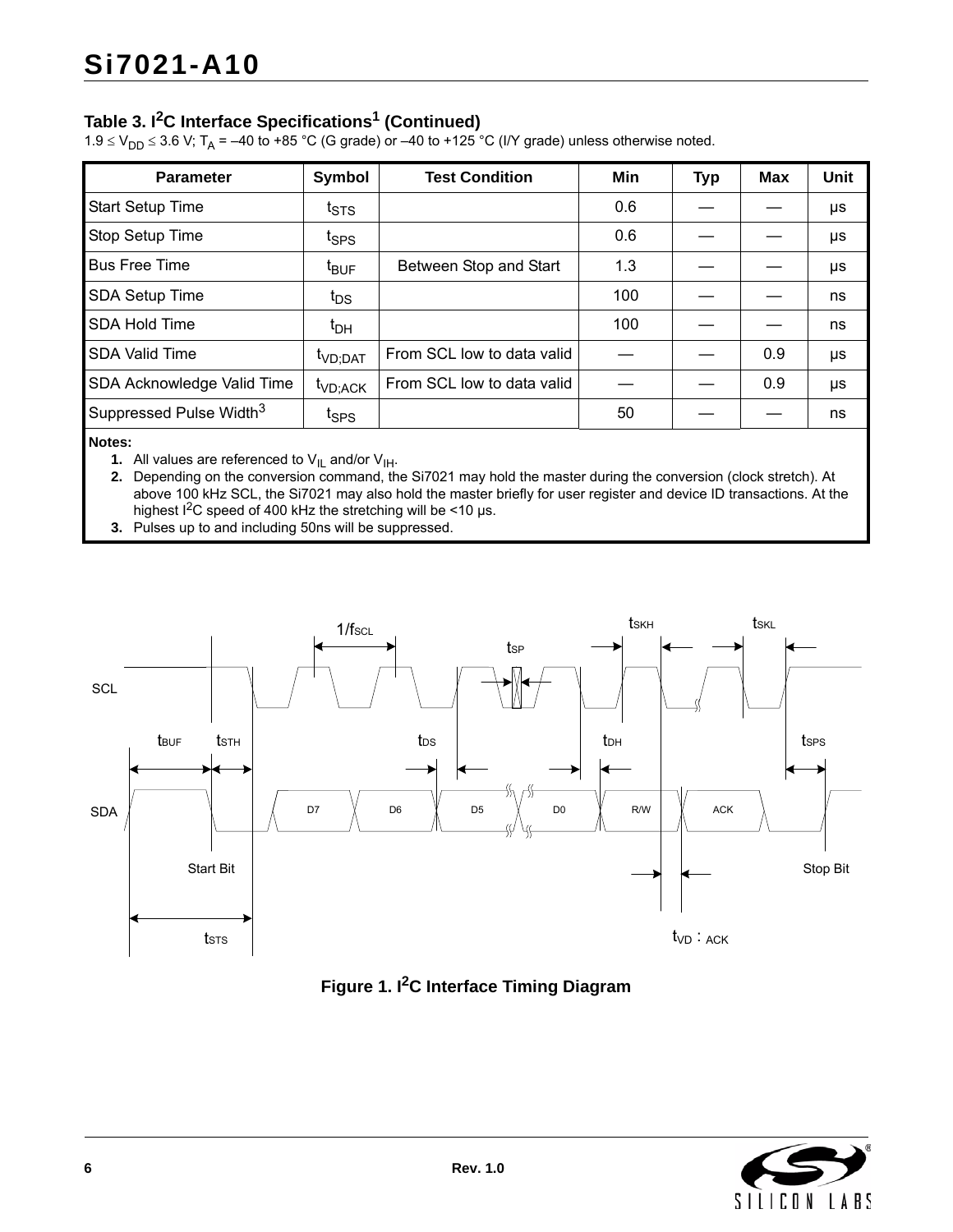#### <span id="page-6-1"></span>**Table 4. Humidity Sensor**

| <b>Parameter</b>                 | Symbol     | <b>Test Condition</b> | Min | <b>Typ</b>   | <b>Max</b> | Unit    |
|----------------------------------|------------|-----------------------|-----|--------------|------------|---------|
| Operating Range <sup>1</sup>     |            | Non-condensing        | 0   |              | 100        | %RH     |
| Accuracy <sup>2, 3</sup>         |            | $0 - 80\%$ RH         |     | ±2           | ±3         | %RH     |
|                                  |            | 80 - 100% RH          |     | See Figure 2 |            |         |
| Repeatability/Noise              |            | 12-bit resolution     |     | 0.025        |            |         |
|                                  |            | 11-bit resolution     |     | 0.05         |            | %RH RMS |
|                                  |            | 10-bit resolution     |     | 0.1          |            |         |
|                                  |            | 8-bit resolution      |     | 0.2          |            |         |
| Response Time <sup>4</sup>       | $T_{63\%}$ | 1 m/s airflow         |     | 18           |            | S       |
| Drift vs. Temperature            |            |                       |     | 0.05         |            | %RH/°C  |
| <b>Hysteresis</b>                |            |                       |     | ±1           |            | %RH     |
| Long Term Stability <sup>3</sup> |            |                       |     | $\leq 0.25$  |            | %RH/yr  |

<span id="page-6-0"></span>**Notes:**

**1.** Recommended humidity operating range is 20% to 80% RH (non-condensing) over –10 °C to 60 °C. Prolonged operation beyond these ranges may result in a shift of sensor reading, with slow recovery time.

**2.** Excludes hysteresis, long term drift, and certain other factors and is applicable to non-condensing environments only. See section ["4.1. Relative Humidity Sensor Accuracy"](#page-13-0) for more details.

**3.** Drift due to aging effects at typical room conditions of 30 °C and 30% to 50% RH. May be impacted by dust, vaporized solvents or other contaminants, e.g., out-gassing tapes, adhesives, packaging materials, etc. See section ["4.7. Long](#page-16-2)  [Term Drift/Aging"](#page-16-2) .

**4.** Response time to a step change in RH. Time for the RH output to change by 63% of the total RH change.

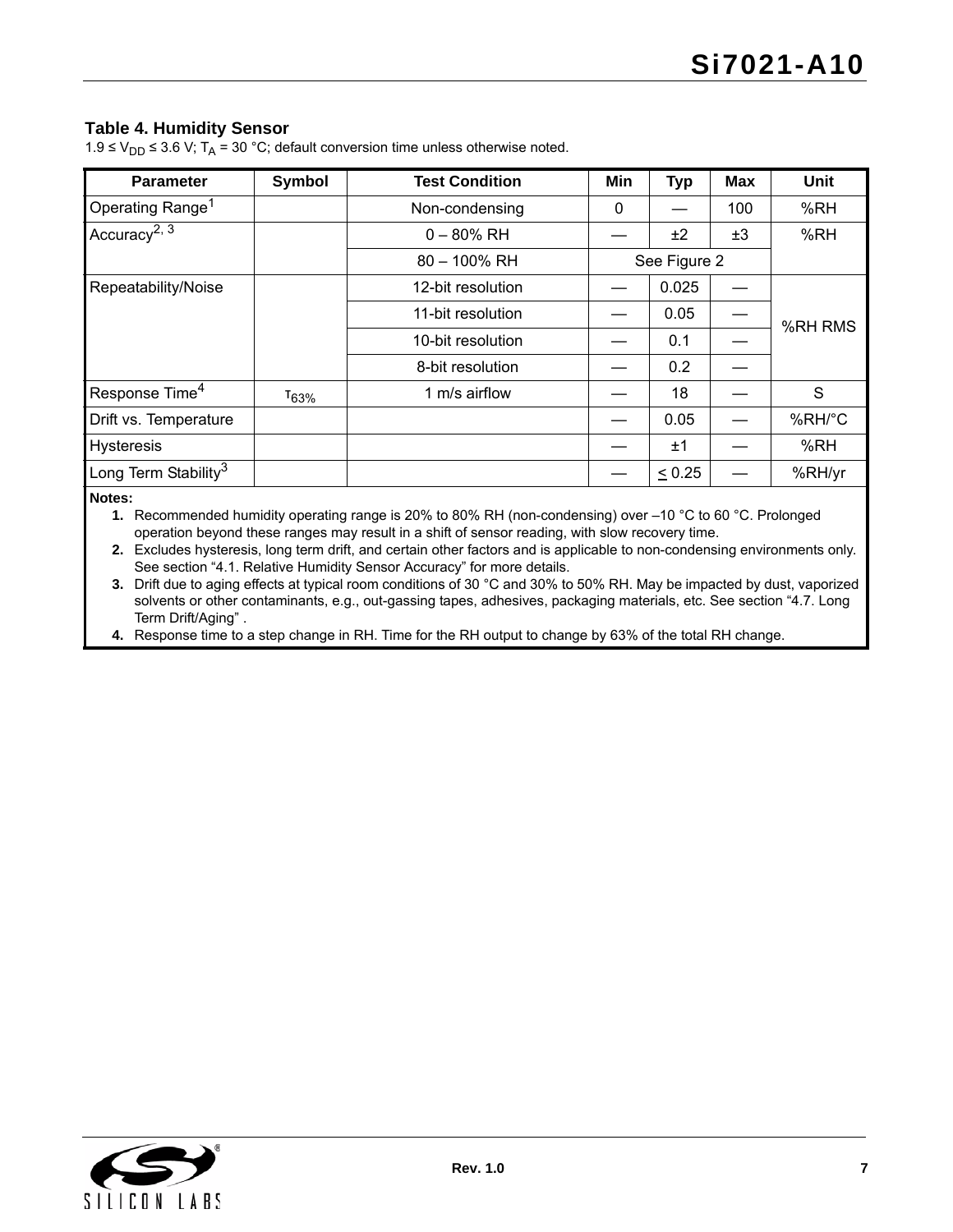<span id="page-7-0"></span>

## **RH Accuracy**

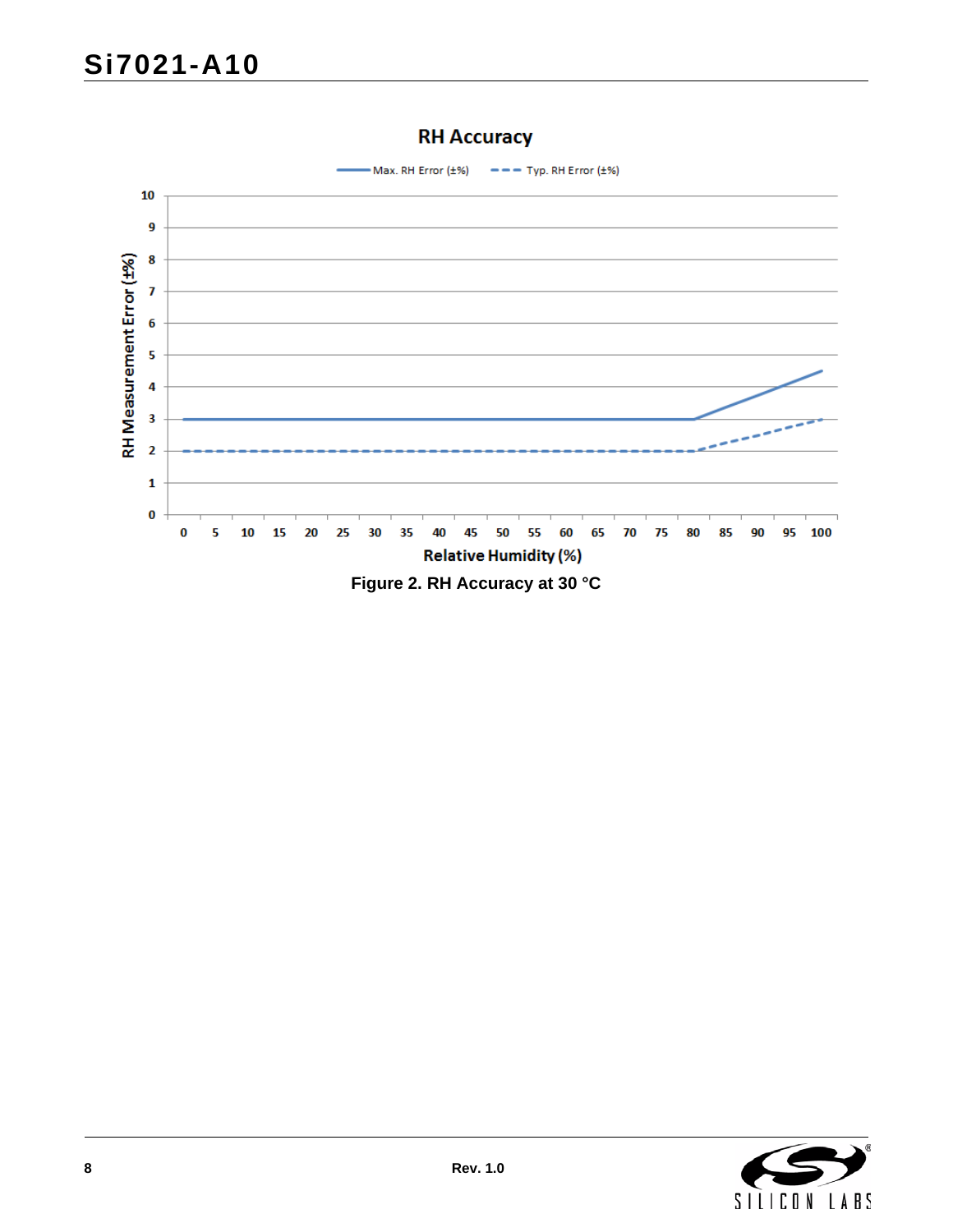#### <span id="page-8-3"></span>**Table 5. Temperature Sensor**

1.9 ≤ V<sub>DD</sub> ≤ 3.6 V; TA = –40 to +85 °C (G grade) or –40 to +125 °C (I/Y grade) default conversion time, unless otherwise noted.

| <b>Parameter</b>           | Symbol     | <b>Test Condition</b>                       | Min   | <b>Typ</b> | <b>Max</b> | <b>Unit</b>  |
|----------------------------|------------|---------------------------------------------|-------|------------|------------|--------------|
| <b>Operating Range</b>     |            | I and Y Grade                               | $-40$ |            | $+125$     | $^{\circ}C$  |
|                            |            | G Grade                                     | $-40$ |            | $+85$      | $^{\circ}$ C |
| Accuracy <sup>1</sup>      |            | $-10$ °C $\leq$ t <sub>A</sub> $\leq$ 85 °C |       | ±0.3       | ±0.4       | $^{\circ}C$  |
|                            |            | $-40 \le t_A \le 125$ °C                    |       | Figure 3   |            |              |
| Repeatability/Noise        |            | 14-bit resolution                           |       | 0.01       |            |              |
|                            |            | 13-bit resolution                           |       | 0.02       |            |              |
|                            |            | 12-bit resolution                           |       | 0.04       |            | °C RMS       |
|                            |            | 11-bit resolution                           |       | 0.08       |            |              |
| Response Time <sup>2</sup> | $T_{63\%}$ | Unmounted device                            |       | 0.7        |            | s            |
|                            |            | Si7021-EB board                             |       | 5.1        |            |              |
| Long Term Stability        |            |                                             |       | $≤ 0.01$   |            | °C/Yr        |
| Notes:                     |            |                                             |       |            |            |              |

<span id="page-8-0"></span>**1.** 14b measurement resolution (default).

<span id="page-8-2"></span>**2.** Time to reach 63% of final value in response to a step change in temperature. Actual response time will vary dependent on system thermal mass and air-flow.

### **Temperature Accuracy**

Max. T Error (°C)  $\qquad \qquad \bullet \bullet \bullet$  Typ. T Error (°C)





<span id="page-8-1"></span>**\*Note:** Applies only to I and Y grade devices beyond +85 °C.

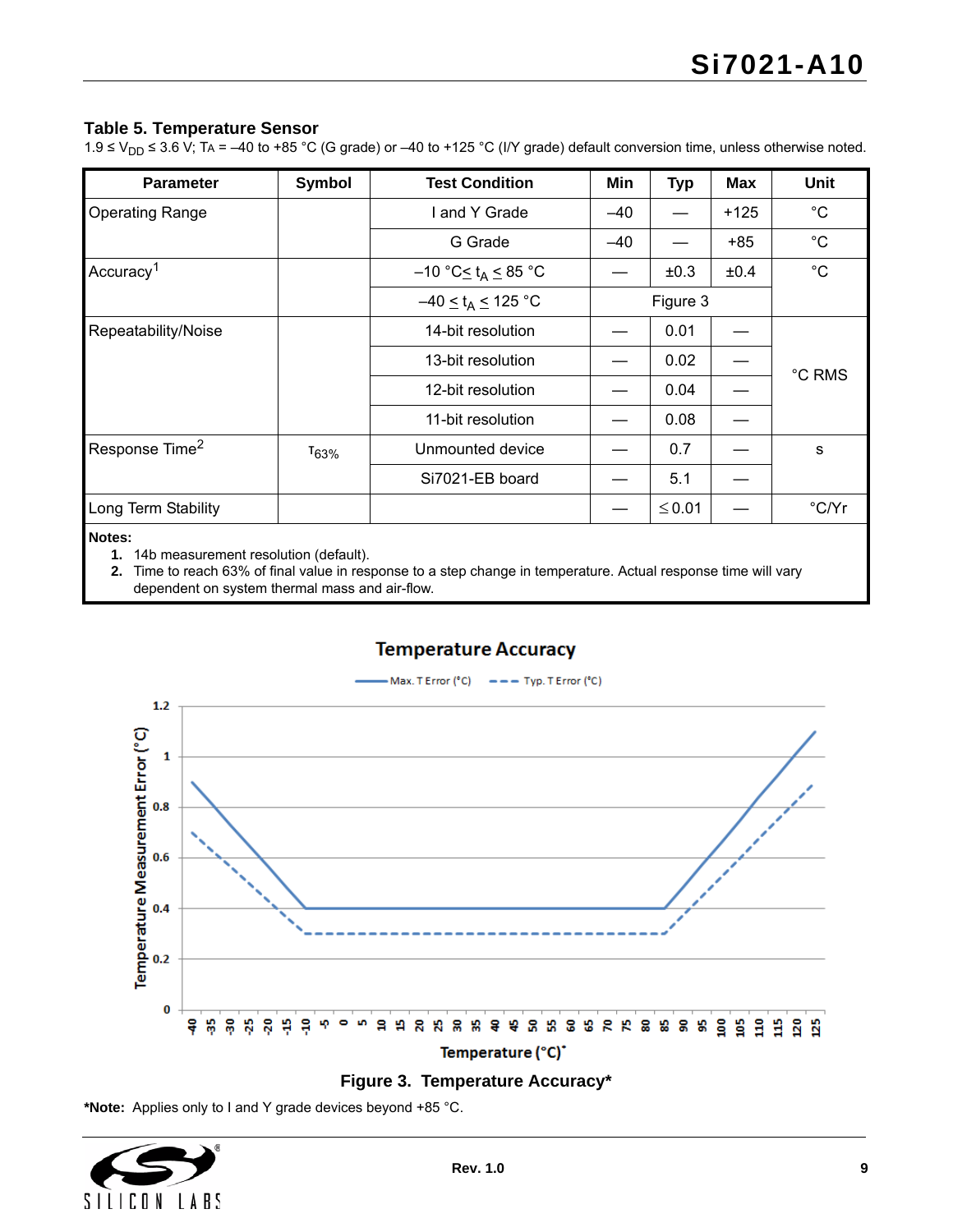### **Table 6. Thermal Characteristics**

| <b>Parameter</b>                     | Symbol               | <b>Test Condition</b>                   | DFN-6 | Unit          |
|--------------------------------------|----------------------|-----------------------------------------|-------|---------------|
| Junction to Air Thermal Resistance   | $\theta_{JA}$        | JEDEC 2-Layer board,<br>No Airflow      | 256   | $\degree$ C/W |
| Junction to Air Thermal Resistance   | $\theta_{JA}$        | JEDEC 2-Layer board,<br>1 m/s Airflow   | 224   | $\degree$ C/W |
| Junction to Air Thermal Resistance   | $\theta$ JA          | JEDEC 2-Layer board,<br>2.5 m/s Airflow | 205   | $\degree$ C/W |
| Junction to Case Thermal Resistance  | $\theta_{\text{JC}}$ | JEDEC 2-Layer board                     | 22    | $\degree$ C/W |
| Junction to Board Thermal Resistance | $\theta_{JB}$        | JEDEC 2-Layer board                     | 134   | $\degree$ C/W |

## **Table 7. Absolute Maximum Rating[s1](#page-9-1)**

| <b>Parameter</b>                      | Symbol | <b>Test Condition</b> | Min    | <b>Typ</b> | <b>Max</b> | Unit        |
|---------------------------------------|--------|-----------------------|--------|------------|------------|-------------|
| Ambient temperature<br>under bias     |        |                       | $-55$  |            | 125        | $^{\circ}C$ |
| Storage Temperature <sup>2</sup>      |        |                       | $-65$  |            | 150        | $^{\circ}C$ |
| Voltage on I/O pins                   |        |                       | $-0.3$ |            | $VDD+0.3V$ | V           |
| Voltage on VDD with<br>respect to GND |        |                       | $-0.3$ |            | 4.2        | V           |
| <b>ESD Tolerance</b>                  |        | <b>HBM</b>            |        |            | 2          | kV          |
|                                       |        | <b>CDM</b>            |        |            | 1.25       | kV          |
|                                       |        | МM                    |        |            | 250        | V           |

<span id="page-9-1"></span>**Notes:**

**1.** Absolute maximum ratings are stress ratings only, operation at or beyond these conditions is not implied and may shorten the life of the device or alter its performance.

<span id="page-9-0"></span>**2.** Special handling considerations apply; see application note, "AN607: Si70xx Humidity Sensor Designer's Guide".

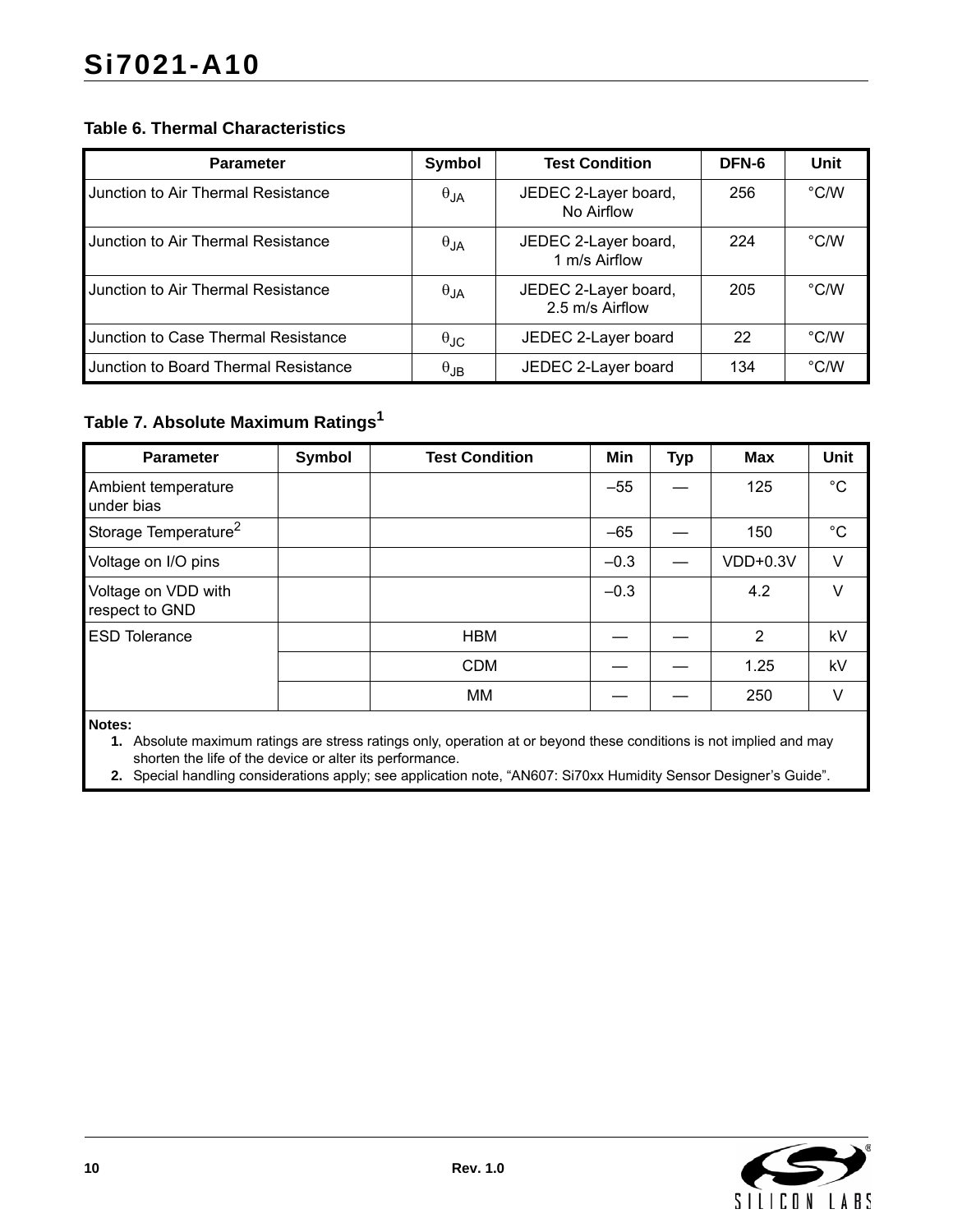## <span id="page-10-0"></span>**2. Typical Application Circuits**

The primary function of the Si7021 is to measure relative humidity and temperature. [Figure 4](#page-10-1) demonstrates the typical application circuit to achieve these functions.



<span id="page-10-1"></span>**Figure 4. Typical Application Circuit for Relative Humidity and Temperature Measurement**

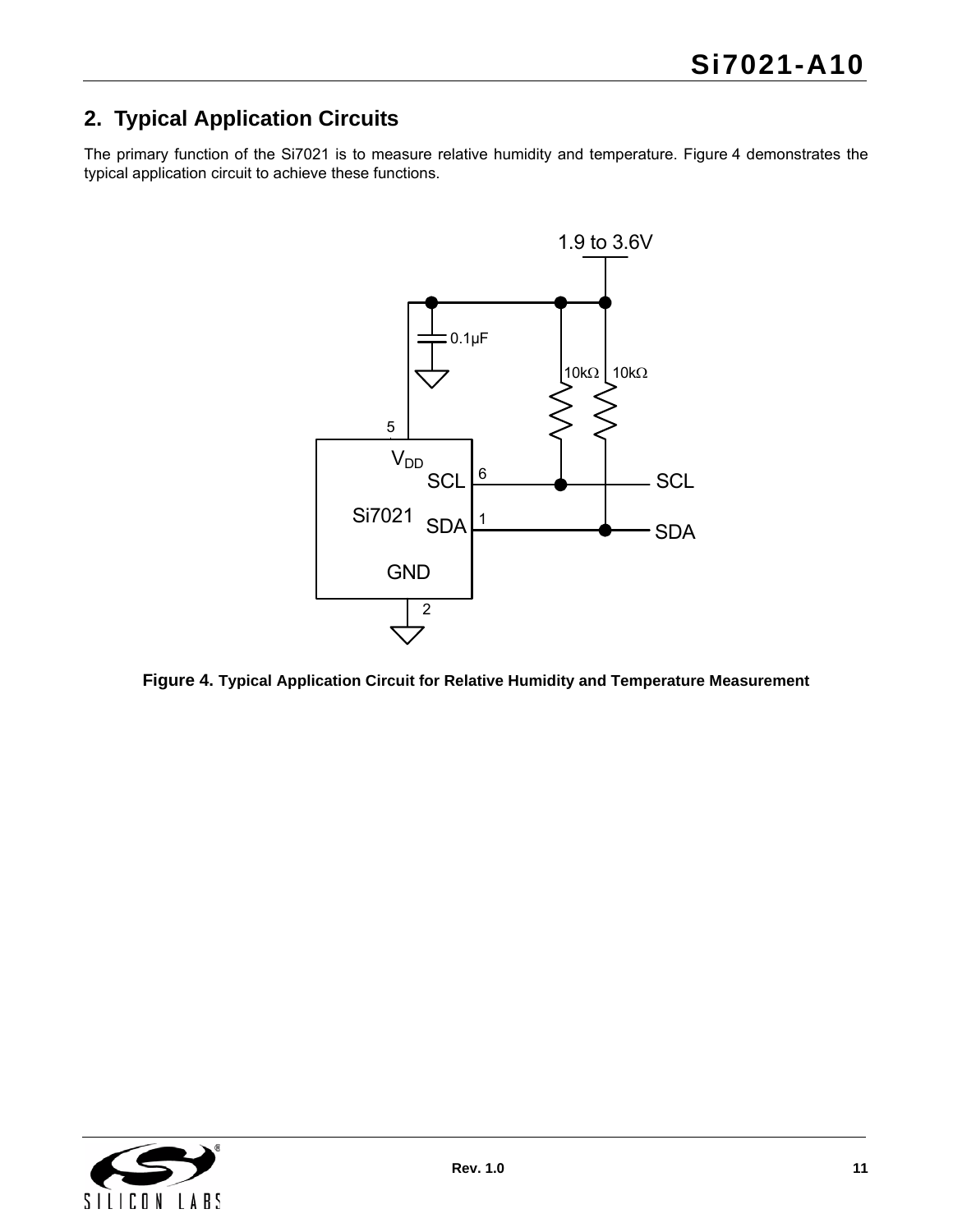## <span id="page-11-0"></span>**3. Bill of Materials**

|  |  |  | Table 8. Typical Application Circuit BOM for Relative Humidity and Temperature Measurement |
|--|--|--|--------------------------------------------------------------------------------------------|
|  |  |  |                                                                                            |

| Reference      | <b>Description</b>                          | <b>Mfr Part Number</b> | <b>Manufacturer</b> |
|----------------|---------------------------------------------|------------------------|---------------------|
| R1             | Resistor, 10 k $\Omega$ , ±5%, 1/16 W, 0603 | CR0603-16W-103JT       | Venkel              |
| R <sub>2</sub> | Resistor, 10 k $\Omega$ , ±5%, 1/16 W, 0603 | CR0603-16W-103JT       | Venkel              |
| C1             | Capacitor, 0.1 µF, 16 V, X7R, 0603          | C0603X7R160-104M       | Venkel              |
| U1             | IC, Digital Temperature/humidity Sensor     | Si7021-A10-GM          | Silicon Labs        |

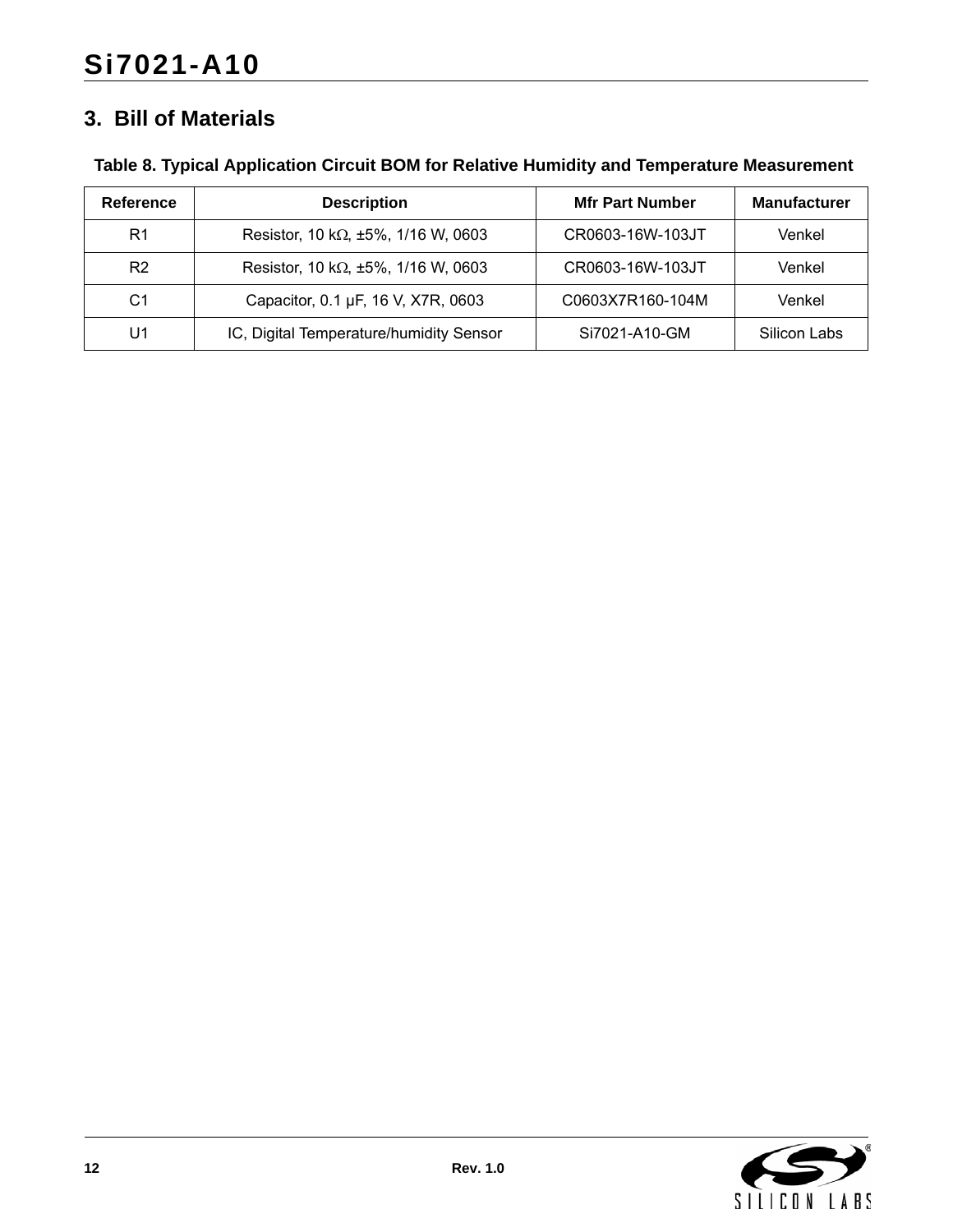## <span id="page-12-0"></span>**4. Functional Description**



**Figure 5. Si7021 Block Diagram**

The Si7021 is a digital relative humidity and temperature sensor that integrates temperature and humidity sensor elements, an analog-to-digital converter, signal processing, calibration, polynomial non-linearity correction, and an <sup>2</sup>C interface all in a single chip. The Si7021 is individually factory-calibrated for both temperature and humidity, with the calibration data stored in on-chip non-volatile memory. This ensures that the sensor is fully interchangeable, with no recalibration or changes to software required. Patented use of industry-standard CMOS and low-K dielectrics as a sensor enables the Si7021 to achieve excellent long term stability and immunity to contaminants with low drift and hysteresis. The Si7021 offers a low power, high accuracy, calibrated and stable solution ideal for a wide range of temperature, humidity, and dew-point applications including medical and instrumentation, high reliability automotive and industrial systems, and cost-sensitive consumer electronics.

While the Si7021 is largely a conventional mixed-signal CMOS integrated circuit, relative humidity sensors in general and those based on capacitive sensing using polymeric dielectrics have unique application and use requirements that are not common to conventional (non-sensor) ICs. Chief among those are:

- The need to protect the sensor during board assembly, i.e., solder reflow, and the need to subsequently rehydrate the sensor.
- The need to protect the senor from damage or contamination during the product life-cycle.
- The impact of prolonged exposure to extremes of temperature and/or humidity and their potential effect on sensor accuracy.
- The effects of humidity sensor "memory".

Each of these items is discussed in more detail in the following sections.

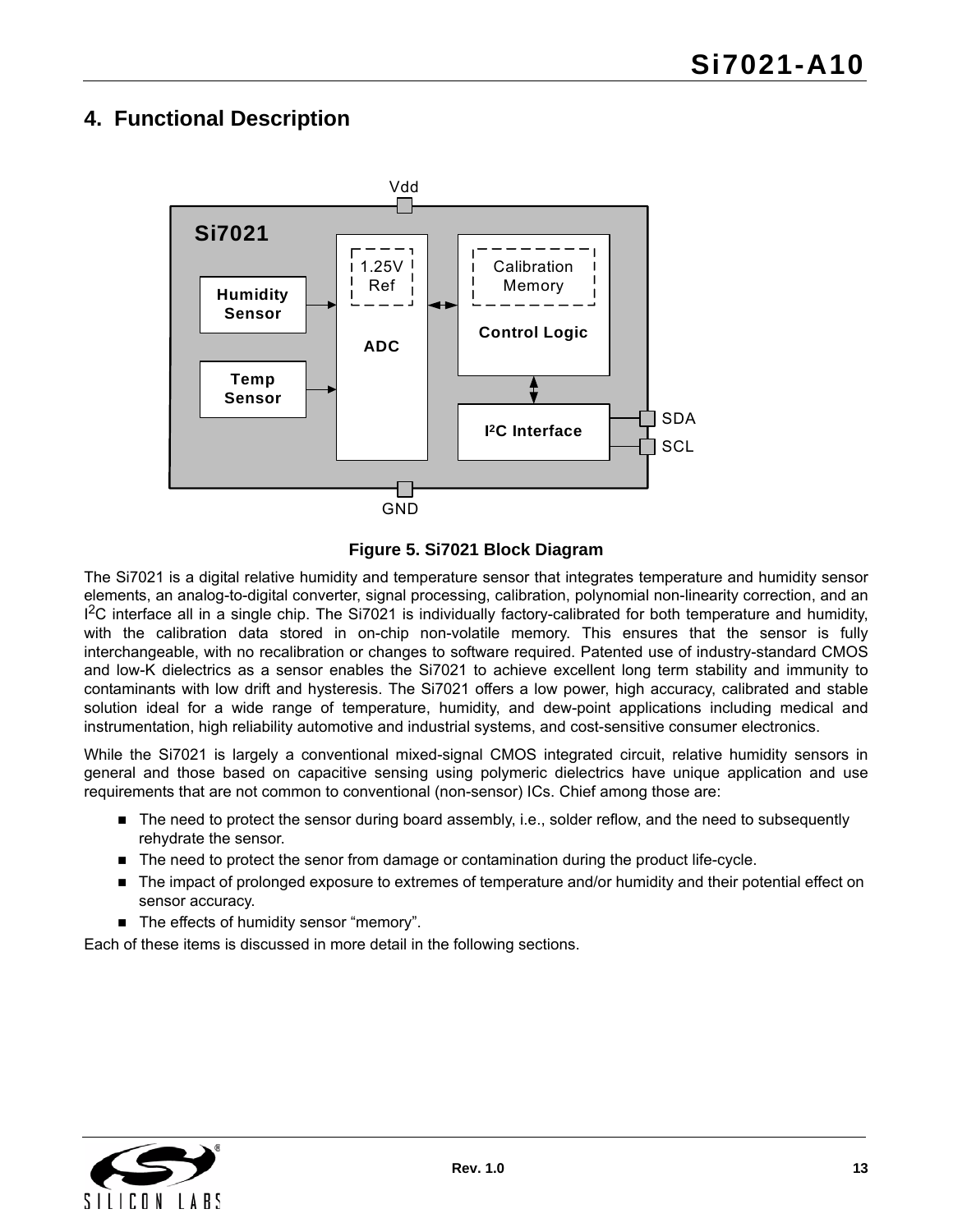## <span id="page-13-0"></span>**4.1. Relative Humidity Sensor Accuracy**

To determine the accuracy of a relative humidity sensor, it is placed in a temperature and humidity controlled chamber. The temperature is set to a convenient fixed value (typically 25–30 °C) and the relative humidity is swept from 20 to 80% and back to 20% in the following steps: 20% – 40% – 60% – 80% – 80% – 60% – 40% – 20%. At each set-point, the chamber is allowed to settle for a period of 60 minutes before a reading is taken from the sensor. Prior to the sweep, the device is allowed to stabilize to 50%RH. The solid trace in [Figure 6, "Measuring](#page-13-1) [Sensor Accuracy Including Hysteresis,"](#page-13-1) shows the result of a typical sweep.



## **Figure 6. Measuring Sensor Accuracy Including Hysteresis**

<span id="page-13-1"></span>The RH accuracy is defined as the dotted line shown in [Figure 6](#page-13-1), which is the average of the two data points at each relative humidity set-point. In this case, the sensor shows an accuracy of 0.25%RH. The Si7021 accuracy specification [\(Table 4](#page-6-1)) includes:

- Unit-to-unit and lot-to-lot variation
- Accuracy of factory calibration
- Margin for shifts that can occur during solder reflow

The accuracy specification does not include:

- $\blacksquare$  Hysteresis (typically  $\pm 1\%$ )
- **Effects from long term exposure to very humid conditions**
- Contamination of the sensor by particulates, chemicals, etc.
- Other aging related shifts ("Long-term stability")
- Variations due to temperature (see Drift vs. Temperature in [Table 4\)](#page-6-1). RH readings will typically vary with temperature by less than  $\pm$  0.05%  $^{\circ}$  C.

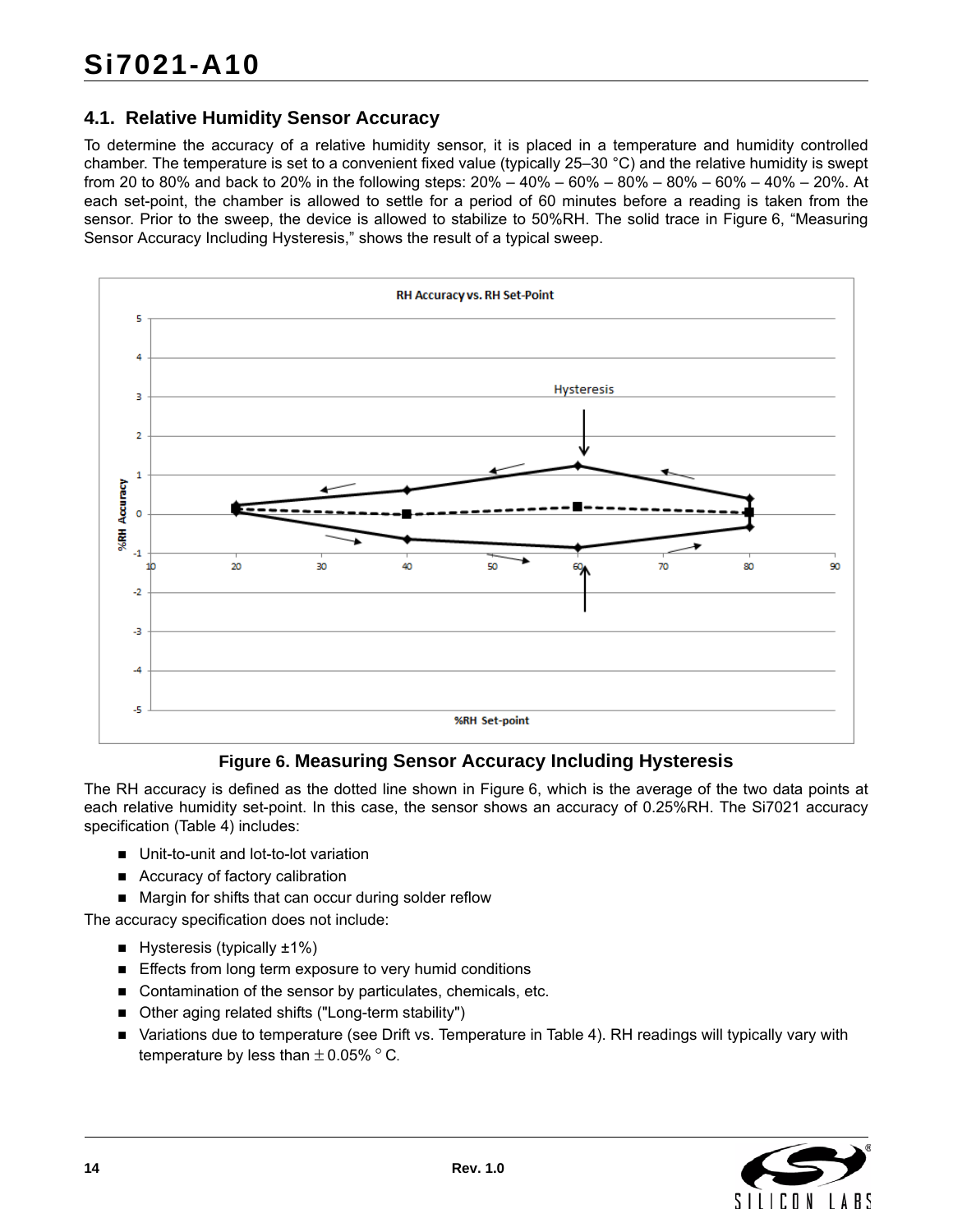## <span id="page-14-0"></span>**4.2. Hysteresis**

The moisture absorbent film (polymeric dielectric) of the humidity sensor will carry a memory of its exposure history, particularly its recent or extreme exposure history. A sensor exposed to relatively low humidity will carry a negative offset relative to the factory calibration, and a sensor exposed to relatively high humidity will carry a positive offset relative to the factory calibration. This factor causes a hysteresis effect illustrated by the solid trace in [Figure 6](#page-13-1). The hysteresis value is the difference in %RH between the maximum absolute error on the decreasing humidity ramp and the maximum absolute error on the increasing humidity ramp at a single relative humidity setpoint and is expressed as a bipolar quantity relative to the average error (dashed trace). In the example of [Figure 6,](#page-13-1) the measurement uncertainty due to the hysteresis effect is ±1.0%RH.

### <span id="page-14-1"></span>**4.3. Prolonged Exposure to High Humidity**

Prolonged exposure to high humidity will result in a gradual upward drift of the RH reading. The shift in sensor reading resulting from this drift will generally disappear slowly under normal ambient conditions. The amount of shift is proportional to the magnitude of relative humidity and the length of exposure. In the case of lengthy exposure to high humidity, some of the resulting shift may persist indefinitely under typical conditions. It is generally possible to substantially reverse this affect by baking the device (see section ["4.6. Bake/Hydrate Procedure"](#page-16-1) ).

### <span id="page-14-2"></span>**4.4. PCB Assembly**

#### **4.4.1. Soldering**

Like most ICs, Si7021 devices are shipped from the factory vacuum-packed with an enclosed desiccant to avoid any RH accuracy drift during storage and to prevent any moisture-related issues during solder reflow. The following guidelines should be observed during PCB assembly:

- Si7021 devices are compatible with standard board assembly processes. Devices should be soldered using reflow per the recommended card reflow profile. See Section "10. PCB Land Pattern and Solder Mask Design" for the recommended card reflow profile.
- A "no clean" solder process is recommended to minimize the need for water or solvent rinses after soldering. Cleaning after soldering is possible, but must be done carefully to avoid impacting the performance of the sensor. See AN607 for more information on cleaning.
- It is essential that the exposed polymer sensing film be kept clean and undamaged. This can be accomplished by careful handling and a clean, well-controlled assembly process. When in doubt or for extra protection, a heat-resistant, protective cover such as Kapton™ KPPD-1/8 polyimide tape can be installed during PCB assembly.

Si7021s may be ordered with a factory-fitted, solder-resistant protective cover. This cover provides protection during PCB assembly or rework but without the time and effort required to install and remove the Kapton tape. It can be left in place for the lifetime of the product, preventing liquids, dust or other contaminants from coming into contact with the polymer sensor film. See Section "8. Ordering Guide" for a list of ordering part numbers that include the cover.

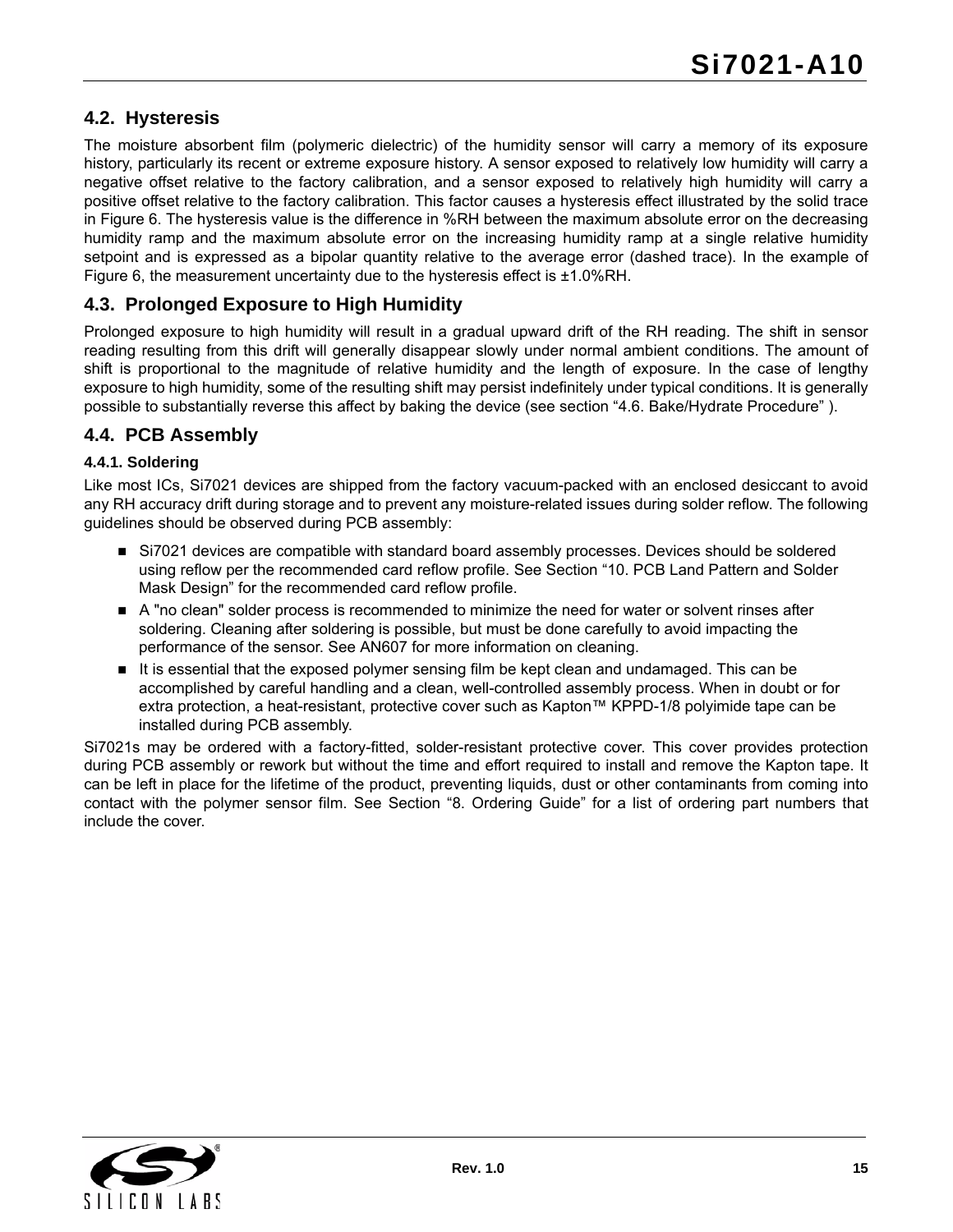#### **4.4.2. Rehydration**

The measured humidity value will generally shift slightly after solder reflow. A portion of this shift is permanent and is accounted for in the accuracy specifications in Table 4. After soldering, an Si7021 should be allowed to equilibrate under controlled RH conditions (room temperature, 45–55%RH) for at least 48 hours to eliminate the remainder of the shift and return the device to its specified accuracy performance.

#### **4.4.3. Rework**

To maintain the specified sensor performance, care must be taken during rework to minimize the exposure of the device to excessive heat and to avoid damage/contamination or a shift in the sensor reading due to liquids, solder flux, etc. Manual touch-up using a soldering iron is permissible under the following guidelines:

- The exposed polymer sensing film must be kept clean and undamaged. A protective cover is recommended during any rework operation (Kapton® tape or the factory installed cover).
- Flux must not be allowed to contaminate the sensor; liquid flux is not recommended even with a cover in place. Conventional lead-free solder with rosin core is acceptable for touch-up as long as a cover is in place during the rework.
- If possible, avoid water or solvent rinses after touch-up. Cleaning after soldering is possible, but must be done carefully to avoid impacting the performance of the sensor. See AN607 for more information on cleaning.
- Minimize the heating of the device. Soldering iron temperatures should not exceed 350 °C and the contact time per pin should not exceed 5 seconds.
- Hot air rework is not recommended. If a device must be replaced, remove the device by hot air and solder a new part in its place by reflow following the guidelines above.

**\*Note:** All trademarks are the property of their respective owners.



**Figure 7. Si7021 with Factory-Installed Protective Cover**

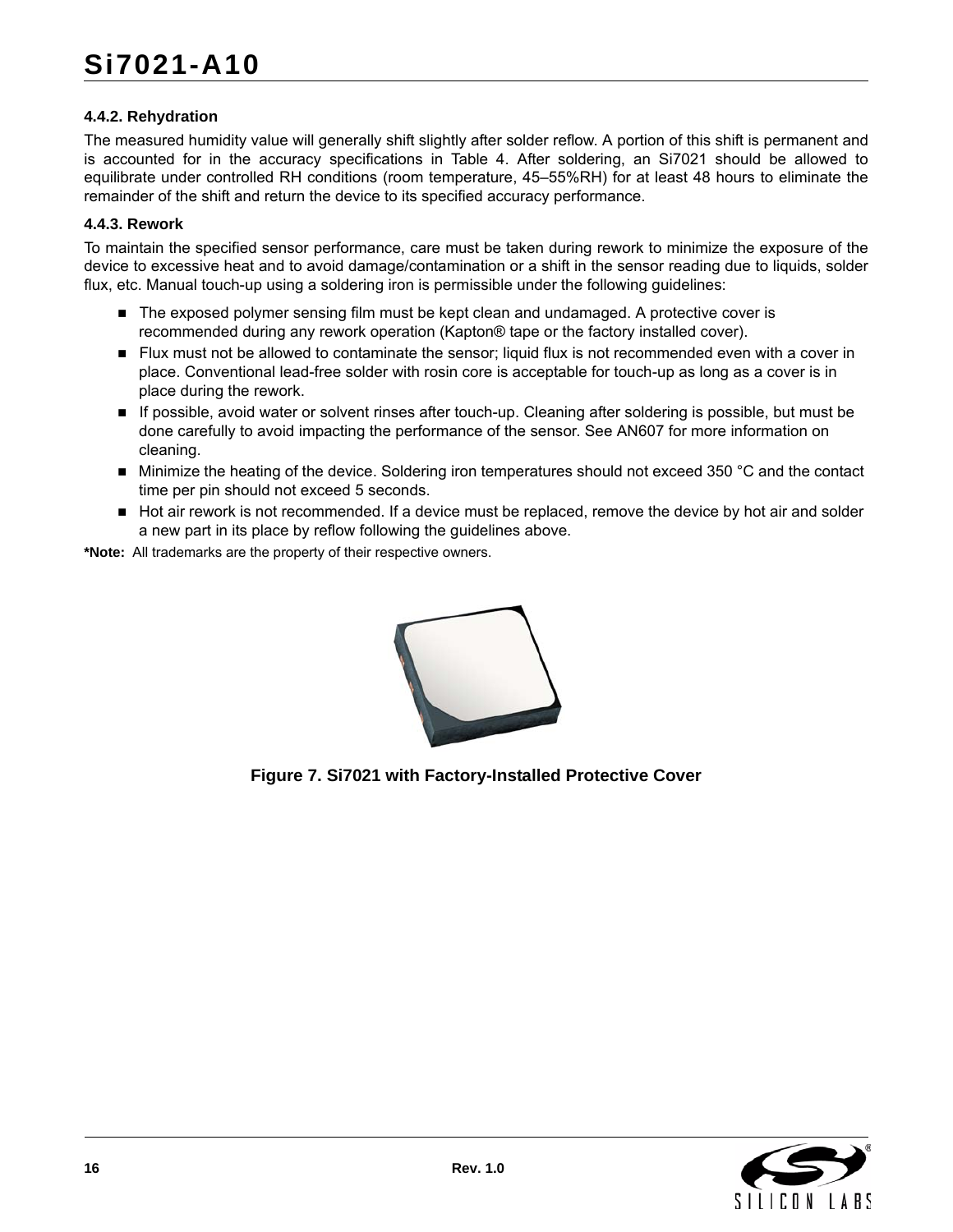## <span id="page-16-0"></span>**4.5. Protecting the Sensor**

Because the sensor operates on the principal of measuring a change in capacitance, any changes to the dielectric constant of the polymer film will be detected as a change in relative humidity. Therefore, it is important to minimize the probability of contaminants coming into contact with the sensor. Dust and other particles as well as liquids can affect the RH reading. It is recommended that a cover is employed in the end system that blocks contaminants but allows water vapor to pass through. Depending on the needs of the application, this can be as simple as plastic or metallic gauze for basic protection against particulates or something more sophisticated such as a hydrophobic membrane providing up to IP67 compliant protection.

<span id="page-16-3"></span>The Si7021 may be ordered with a factory-fitted, solder-resistant cover that can be left in place for the lifetime of the product. It is very low-profile, hydrophobic and oleophobic, and excludes particulates down to 0.35 microns in size. See section ["8. Ordering Guide "](#page-26-0) for a list of ordering part numbers that include the cover. A dimensioned drawing of the IC with the cover is included in section ["9. Package Outline " .](#page-27-0) Other characteristics of the cover are listed in [Table 9.](#page-16-3)

| <b>Parameter</b>               | Value           |
|--------------------------------|-----------------|
| Material                       | ePTFE           |
| <b>Water Entry Pressure</b>    | 2.7 bar         |
| Pore Size                      | 0.35 µ          |
| <b>Operating Temperature</b>   | $-40$ to 125 °C |
| Maximum Reflow Temperature     | 260 °C          |
| Oleophobicity (AATCC 118-1992) |                 |
| IP Rating (per IEC 529)        | IP67            |

#### **Table 9. Specifications of Protective Cover**

### <span id="page-16-1"></span>**4.6. Bake/Hydrate Procedure**

After exposure to extremes of temperature and/or humidity for prolonged periods, the polymer sensor film can become either very dry or very wet, in each case the result is either high or low relative humidity readings. Under normal operating conditions, the induced error will diminish over time. From a very dry condition, such as after shipment and soldering, the error will diminish over a few days at typical controlled ambient conditions, e.g., 48 hours of 45 ≤ %RH ≤ 55. However, from a very wet condition, recovery may take significantly longer. To accelerate recovery from a wet condition, a bake and hydrate cycle can be implemented. This operation consists of the following steps:

- Baking the sensor at 125 °C for ≥ 12 hours
- Hydration at 30 °C in 75% RH for  $\geq$  10 hours

Following this cycle, the sensor will return to normal operation in typical ambient conditions after a few days.

## <span id="page-16-2"></span>**4.7. Long Term Drift/Aging**

Over long periods of time, the sensor readings may drift due to aging of the device. Standard accelerated life testing of the Si7021 has resulted in the specifications for long-term drift shown in [Table 4](#page-6-1) and [Table 5.](#page-8-3) This contribution to the overall sensor accuracy accounts only for the long-term aging of the device in an otherwise benign operating environment and does not include the effects of damage, contamination, or exposure to extreme environmental conditions.

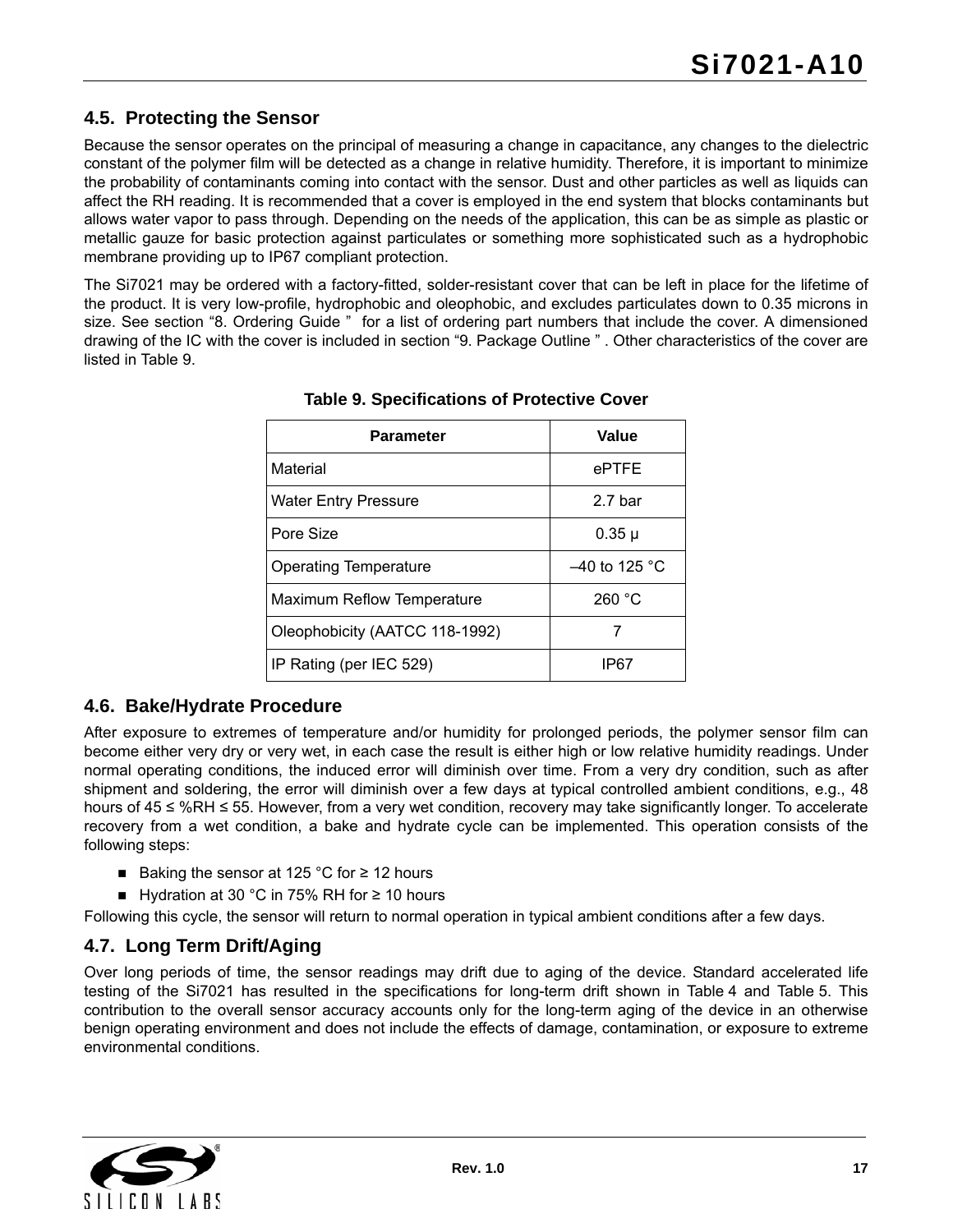## <span id="page-17-0"></span>**5. I2C Interface**

The Si7021 communicates with the host controller over a digital I<sup>2</sup>C interface. The 7-bit base slave address is 0x40.

| A <sub>6</sub> | A <sub>5</sub> | A4 | $\mathbf{A}$<br>AJ | A <sub>2</sub> | <b>11</b> | A <sub>0</sub> | R/W |
|----------------|----------------|----|--------------------|----------------|-----------|----------------|-----|
|                |                |    |                    |                |           |                |     |

#### **Table 10. I 2C Slave Address Byte**

Master I<sup>2</sup>C devices communicate with the Si7021 using a command structure. The commands are listed in the I<sup>2</sup>C command table. Commands other than those documented below are undefined and should not be sent to the device.

## **Table 11. I2C Command Table**

| <b>Command Description</b>                          | <b>Command Code</b> |
|-----------------------------------------------------|---------------------|
| Measure Relative Humidity, Hold Master Mode         | 0xE5                |
| Measure Relative Humidity, No Hold Master Mode      | 0xF5                |
| Measure Temperature, Hold Master Mode               | 0xE3                |
| Measure Temperature, No Hold Master Mode            | 0xF3                |
| Read Temperature Value from Previous RH Measurement | 0xE0                |
| Reset                                               | 0xFE                |
| Write RH/T User Register 1                          | 0xE6                |
| Read RH/T User Register 1                           | 0xE7                |
| Read Electronic ID 1st Byte                         | 0xFA 0x0F           |
| Read Electronic ID 2nd Byte                         | 0xFC 0xC9           |
| Read Firmware Revision                              | 0x84 0xB8           |

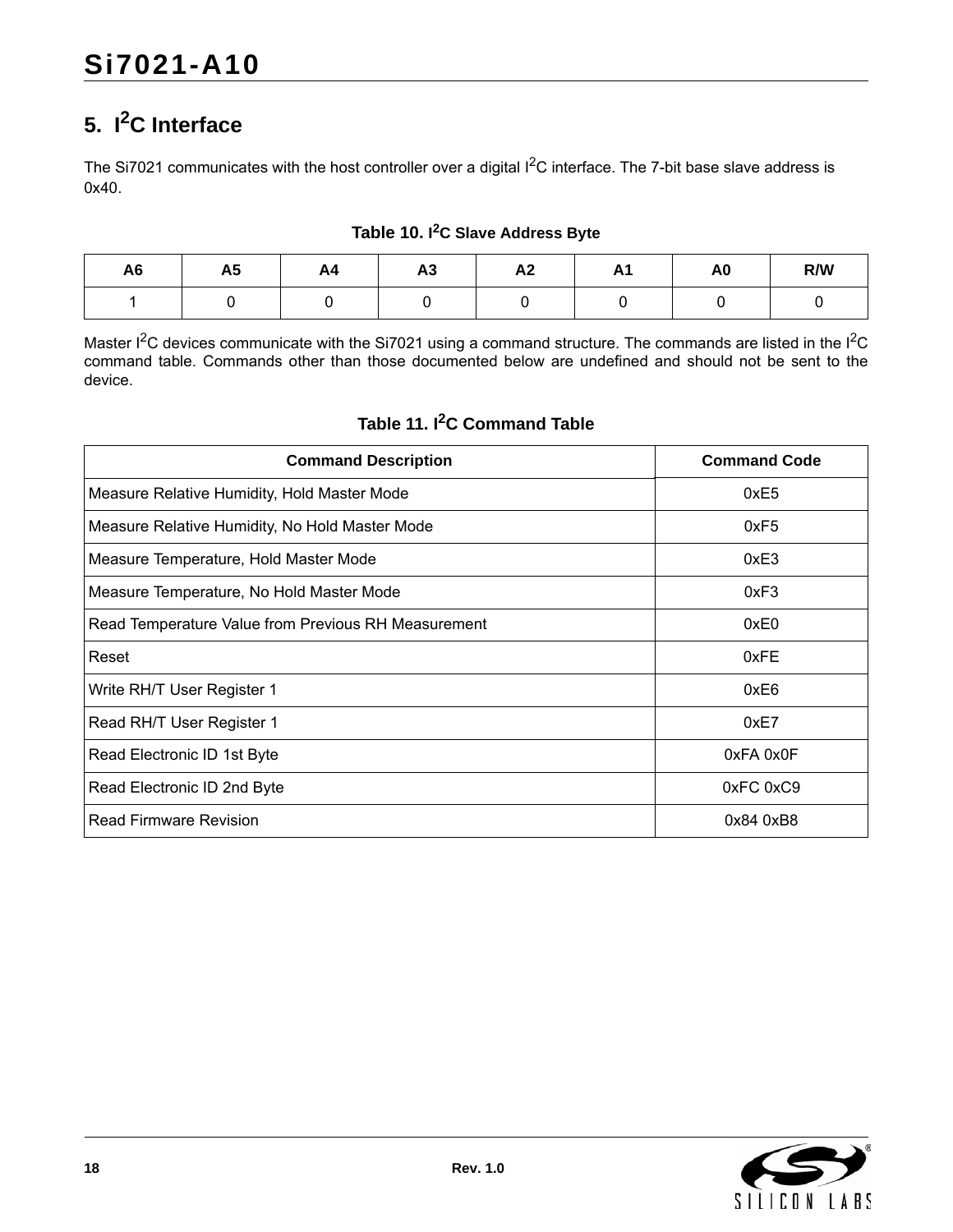## <span id="page-18-0"></span>**5.1. Issuing a Measurement Command**

The measurement commands instruct the Si7021 to perform one of two possible measurements; Relative Humidity or Temperature. The procedure to issue any one of these commands is identical. While the measurement is in progress, the option of either clock stretching (Hold Master Mode) or Not Acknowledging read requests (No Hold Master Mode) is available to indicate to the master that the measurement is in progress; the chosen command code determines which mode is used.

Optionally, a checksum byte can be returned from the slave for use in checking for transmission errors. The checksum byte will follow the least significant measurement byte if it is acknowledged by the master. The checksum byte is not returned if the master "not acknowledges" the least significant measurement byte. The checksum byte is calculated using a CRC generator polynomial of  $x^8 + x^5 + x^4 + 1$ , with an initialization of 0x00.

The checksum byte is optional after initiating an RH or temperature measurement with commands 0xE5, 0xF5, 0xE3, and 0xF3. The checksum byte is required for reading the electronic ID with commands 0xFA 0x0F and 0xFC 0xC9. For all other commands, the checksum byte is not supported.

## Master | Slave

#### **Sequence to perform a measurement and read back result (Hold Master Mode)**

| ◡ | Slave<br>Address | W | А | <b>Measure</b><br>Cmd | <u>r</u> | Sr | Slave<br>Address |  | А | Clock stretch<br>during<br>measurement |
|---|------------------|---|---|-----------------------|----------|----|------------------|--|---|----------------------------------------|
|---|------------------|---|---|-----------------------|----------|----|------------------|--|---|----------------------------------------|



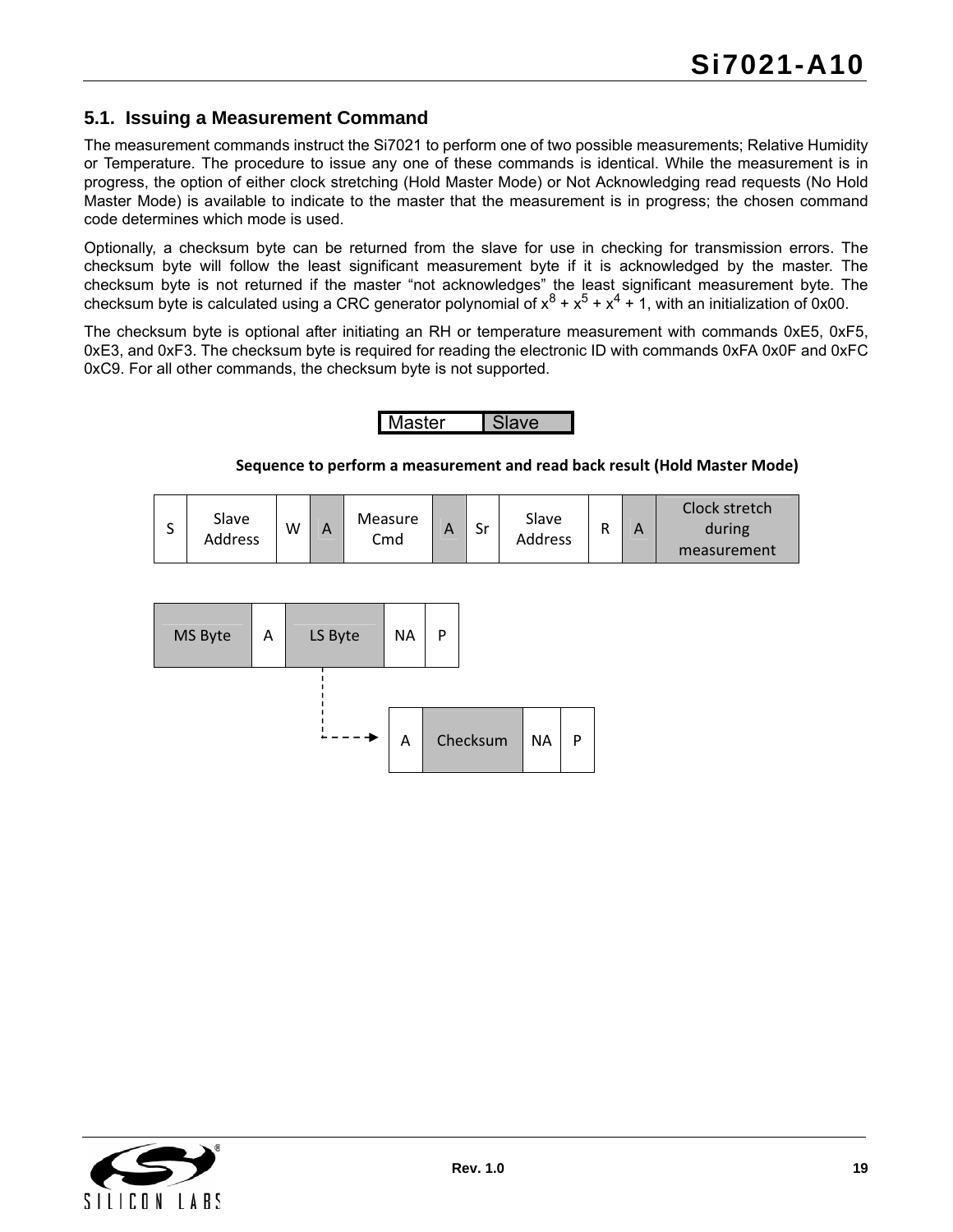| S         |                | Slave<br>Address | W | $\mathsf{A}$ | Measure<br>Cmd | $\boldsymbol{\mathsf{A}}$ | Sr           | Slave<br>Address | ${\sf R}$ | <b>NA</b> | Slave<br>Address | ${\sf R}$ | <b>NA</b> | Slave<br>Address |
|-----------|----------------|------------------|---|--------------|----------------|---------------------------|--------------|------------------|-----------|-----------|------------------|-----------|-----------|------------------|
|           |                |                  |   |              |                |                           |              |                  |           |           |                  |           |           |                  |
| ${\sf R}$ | $\overline{A}$ | MS Byte          |   | A            | LS Byte        | <b>NA</b>                 | $\mathsf{P}$ |                  |           |           |                  |           |           |                  |
|           |                |                  |   |              |                |                           |              |                  |           |           |                  |           |           |                  |
|           |                |                  |   |              | ◆              | A                         |              | Checksum         | <b>NA</b> | ${\sf P}$ |                  |           |           |                  |

### **Sequence to perform a measurement and read back result (No Hold Master Mode)**

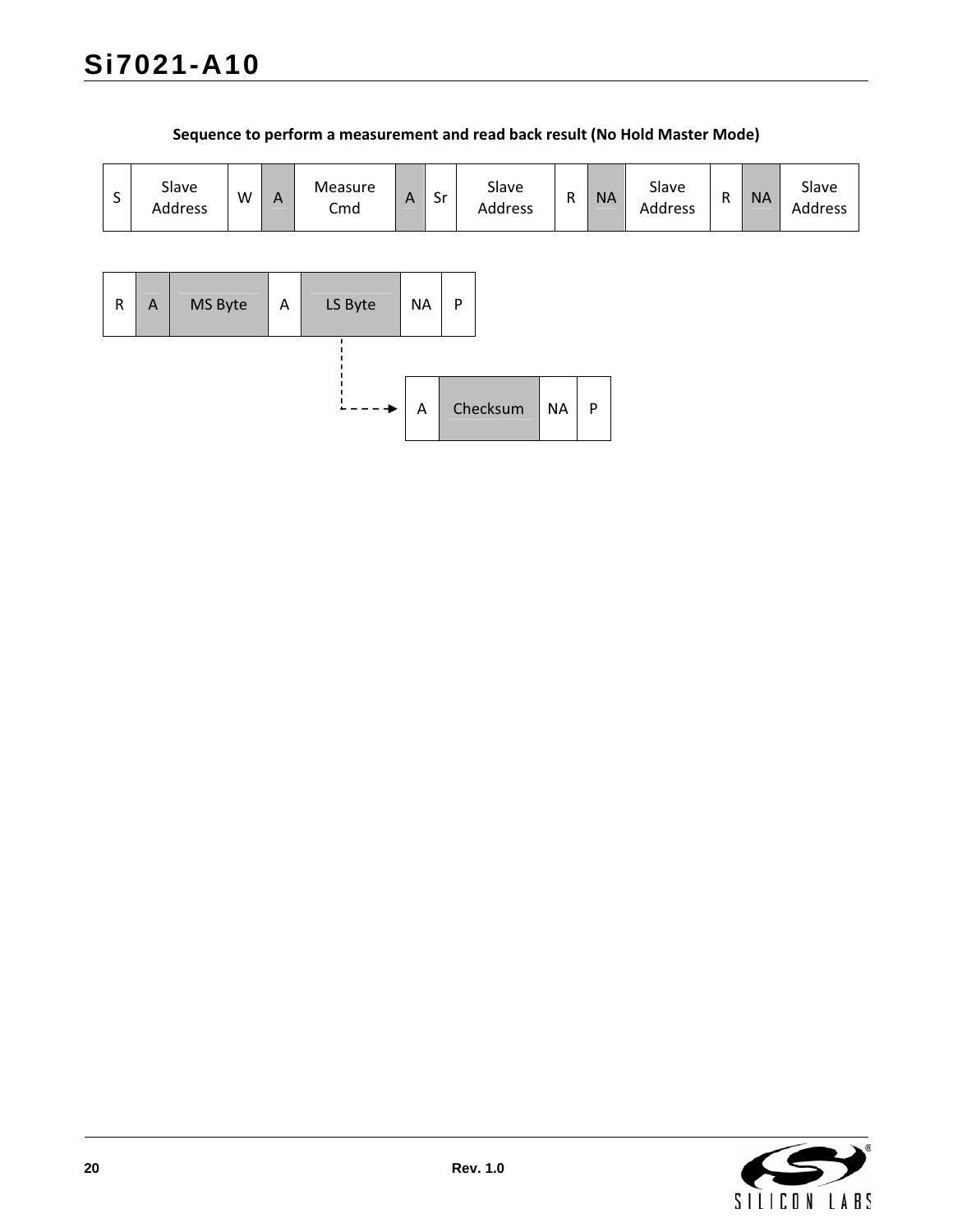#### **5.1.1. Measuring Relative Humidity**

Once a relative humidity measurement has been made, the results of the measurement may be converted to percent relative humidity by using the following expression:

$$
%RH = \frac{125 * RH\_Code}{65536} - 6
$$

Where:

%RH is the measured relative humidity value in %RH

RH\_Code is the 16-bit word returned by the Si7021

A humidity measurement will always return XXXXXX10 in the LSB field.

Due to normal variations in RH accuracy of the device as described in Table 4, it is possible for the measured value of %RH to be slightly less than 0 when the actual RH level is close to or equal to 0. Similarly, the measured value of %RH may be slightly greater than 100 when the actual RH level is close to or equal to 100. This is expected behavior, and it is acceptable to limit the range of RH results to 0 to 100%RH in the host software by truncating values that are slightly outside of this range.

#### **5.1.2. Measuring Temperature**

Each time a relative humidity measurement is made a temperature measurement is also made for the purposes of temperature compensation of the relative humidity measurement. If the temperature value is required, it can be read using command 0xE0; this avoids having to perform a second temperature measurement. The measure temperature commands 0xE3 and 0xF3 will perform a temperature measurement and return the measurement value, command 0xE0 does not perform a measurement but returns the temperature value measured during the relative humidity measurement.

The checksum output is not available with the 0xE0 command.

#### **Sequence to read temperature value from previous RH measurement**

| ∽<br>ັ | Slave<br>Address | W | A | 0xE0 | Δ<br>$\mathbf{\Gamma}$ | Sr | Slave<br>Address | D | А | MS Byte |
|--------|------------------|---|---|------|------------------------|----|------------------|---|---|---------|
|--------|------------------|---|---|------|------------------------|----|------------------|---|---|---------|

| LS Byte<br>А |
|--------------|
|--------------|

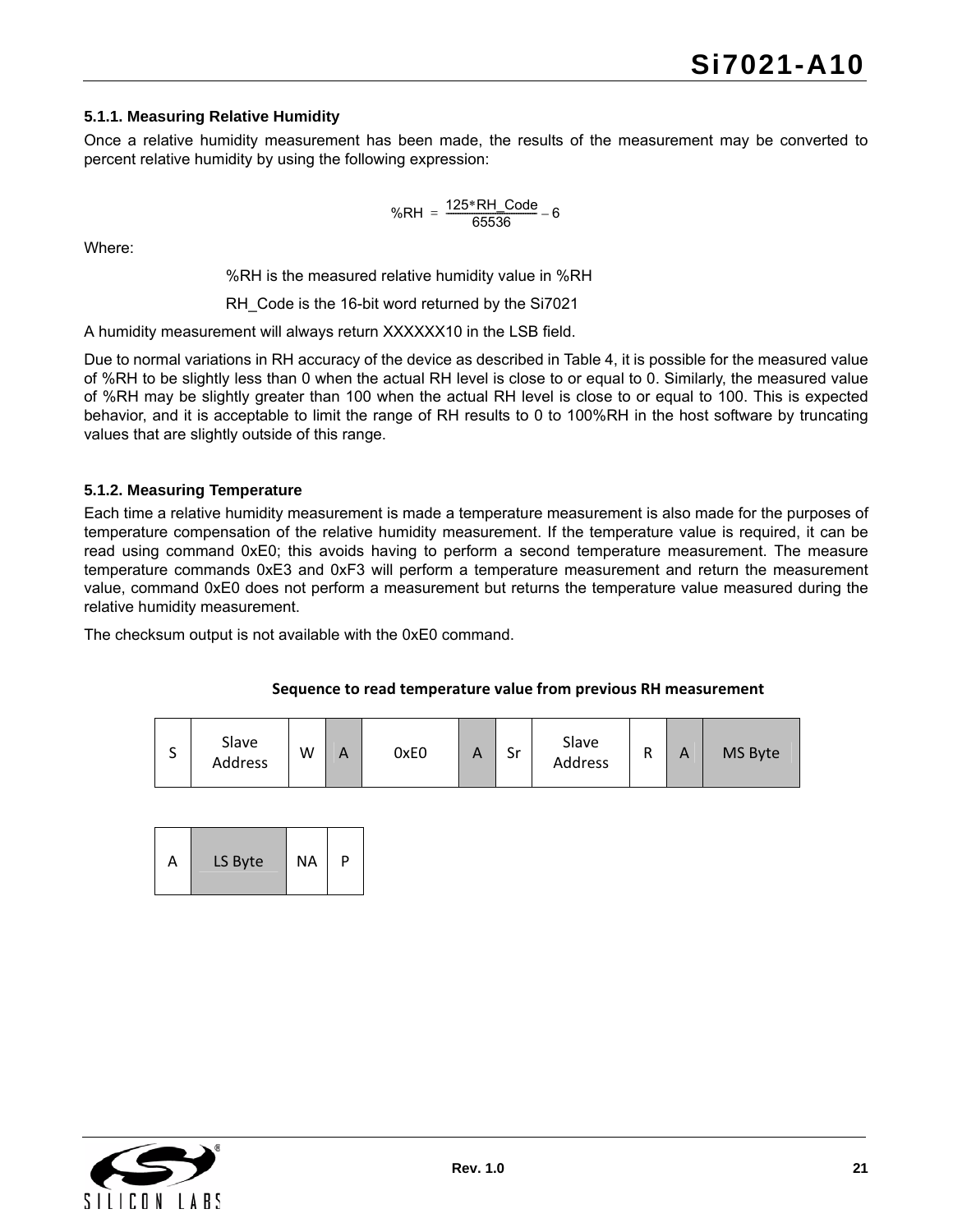# **Si7021-A10**

The results of the temperature measurement may be converted to temperature in degrees Celsius (°C) using the following expression:

Temperature (°C) =  $\frac{175.72 \text{*} \text{Temp\_Code}}{65536}$  – 46.85

Where:

Temperature (°C) is the measured temperature value in °C

Temp\_Code is the 16-bit word returned by the Si7021

A temperature measurement will always return XXXXXX00 in the LSB field.

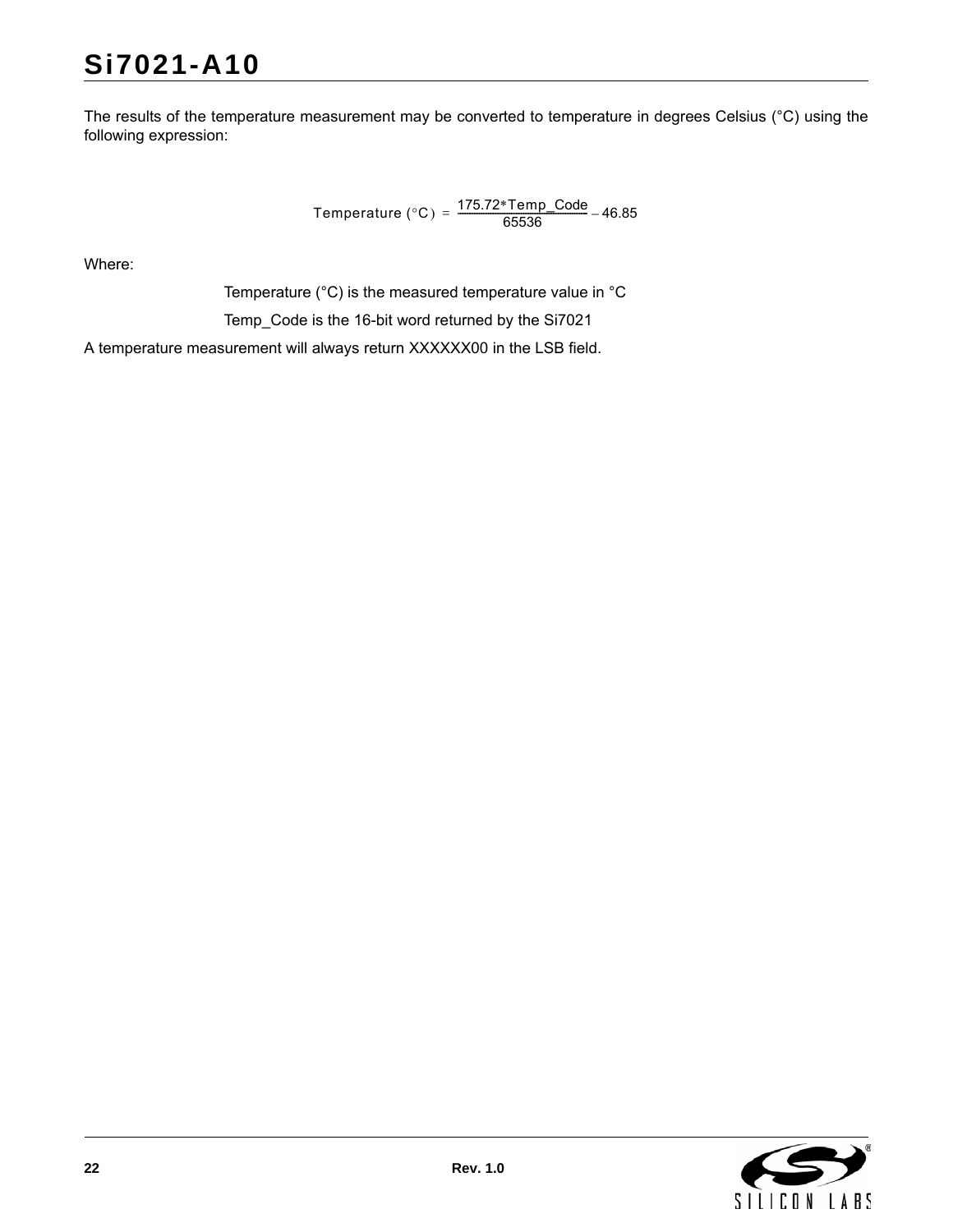## <span id="page-22-0"></span>**5.2. Reading and Writing User Registers**

There is one user register on the Si7021 that allows the user to set the configuration of the Si7021. The procedure for accessing that register is described below.

The checksum byte is not supported after reading a user register.

#### **Sequence to read a register**

|  | Slave<br>Address | W |  | Read Reg<br>Cmd |  | ັ | Slave<br>Address |  | $\sqrt{ }$ | <b>Read Data</b> | <b>NA</b> |  |
|--|------------------|---|--|-----------------|--|---|------------------|--|------------|------------------|-----------|--|
|--|------------------|---|--|-----------------|--|---|------------------|--|------------|------------------|-----------|--|

#### **Sequence to write a register**

| Slave Address | W | Write Reg<br>Cmd | <b>Write Data</b> |  |
|---------------|---|------------------|-------------------|--|
|               |   |                  |                   |  |

#### <span id="page-22-1"></span>**5.3. Electronic Serial Number**

The Si7021 provides a serial number individualized for each device that can be read via the  $I<sup>2</sup>C$  serial interface.

Two I<sup>2</sup>C commands are required to access the device memory and retrieve the complete serial number. The command sequence, and format of the serial number response is described in the figure below:

Master Slave

First access:

| S | Slave Address    | W          | <b>ACK</b> | 0xFA       | <b>ACK</b>       | 0X <sub>OF</sub> | <b>ACK</b> |             |   |
|---|------------------|------------|------------|------------|------------------|------------------|------------|-------------|---|
| S | Slave Address    | R          | <b>ACK</b> |            |                  |                  |            |             |   |
|   | SNA <sub>3</sub> | <b>ACK</b> | <b>CRC</b> | <b>ACK</b> | SNA <sub>2</sub> | ACK              | <b>CRC</b> | <b>ACK</b>  |   |
|   | $SNA_1$          | <b>ACK</b> | <b>CRC</b> | <b>ACK</b> | SNA 0            | <b>ACK</b>       | <b>CRC</b> | <b>NACK</b> | Þ |

2nd access:

| Slave Address    | w          | <b>ACK</b>       | 0xFC | <b>ACK</b> | 0XC9        | <b>ACK</b> |
|------------------|------------|------------------|------|------------|-------------|------------|
| Slave Address    | R          | <b>ACK</b>       |      |            |             |            |
| SNB <sub>3</sub> | <b>ACK</b> | SNB <sub>2</sub> | ACK  | <b>CRC</b> | ACK         |            |
| SNB 1            | ACK        | SNB 0            | ACK  | <b>CRC</b> | <b>NACK</b> |            |

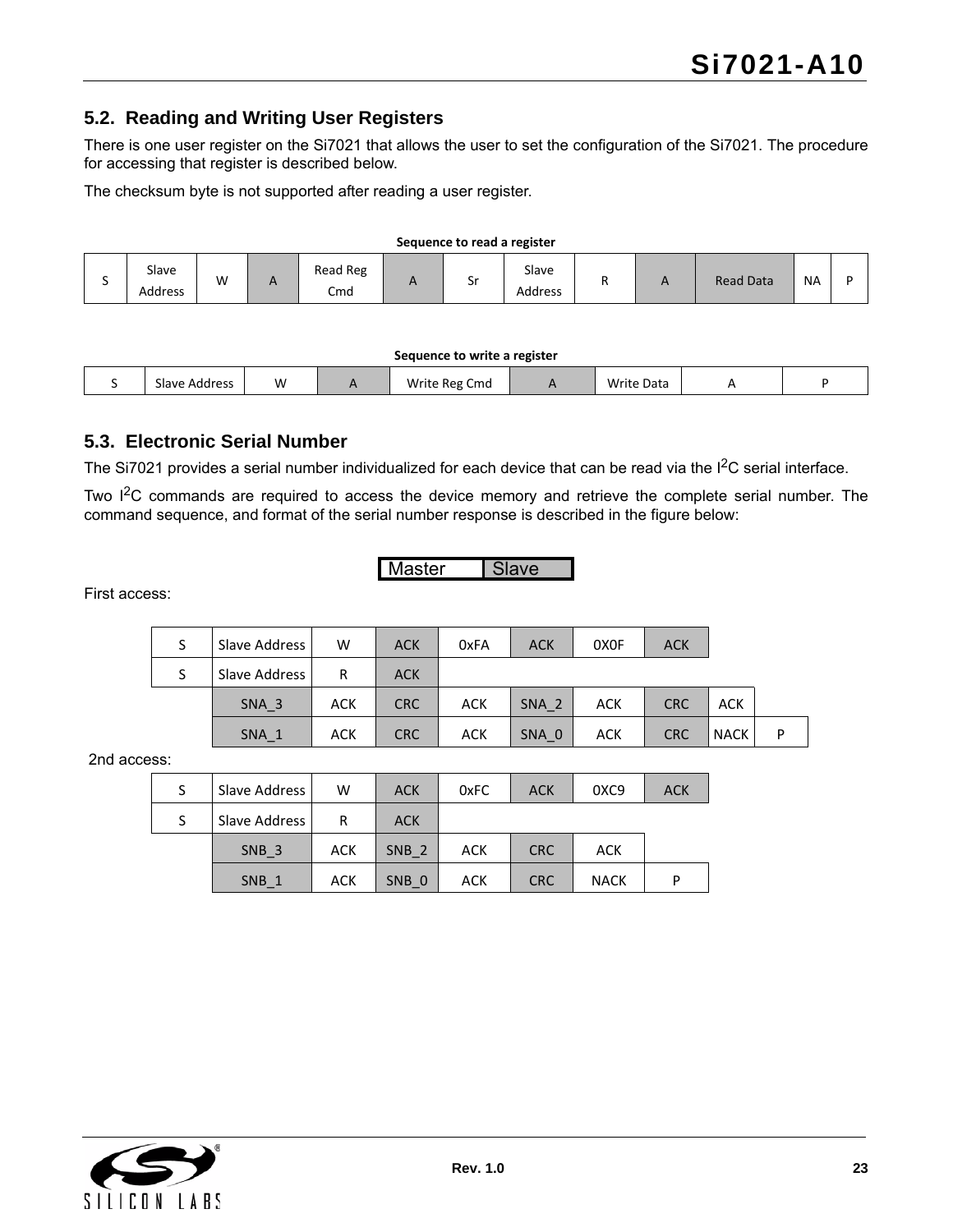# **Si7021-A10**

The format of the complete serial number is 64-bits in length, divided into 8 data bytes. The complete serial number sequence is shown below:

| . .<br>- |  | <b>SNA</b> | C <sub>1</sub><br>-<br>ەNΑ | SNA | SNA | <b>SNB</b> | <b>SNB</b> | SNB | SNB |
|----------|--|------------|----------------------------|-----|-----|------------|------------|-----|-----|
|----------|--|------------|----------------------------|-----|-----|------------|------------|-----|-----|

The SNB3 field contains the device identification to distinguish between the different Silicon Labs relative humidity and temperature devices. The value of this field maps to the following devices according to this table:

0x00 or 0xFF engineering samples

0x0D=13=Si7013

0x14=20=Si7020

0x15=21=Si7021

#### <span id="page-23-0"></span>**5.4. Firmware Revision**

The internal firmware revision can be read with the following  $I<sup>2</sup>C$  transaction:



The values in this field are encoded as follows:

0xFF=Firmware version 1.0

#### <span id="page-23-1"></span>**5.5. Heater**

The Si7021 contains an integrated resistive heating element that may be used to raise the temperature of the sensor. This element can be used to test the sensor, to drive off condensation, or to implement dew-point measurement when the Si7021 is used in conjunction with a separate temperature sensor such as another Si7021 (the heater will raise the temperature of the internal temperature sensor).

The heater can be activated using HTRE, bit 2 in User Register 1. Turning on the heater will reduce the tendency of the humidity sensor to accumulate an offset due to "memory" of sustained high humidity conditions.

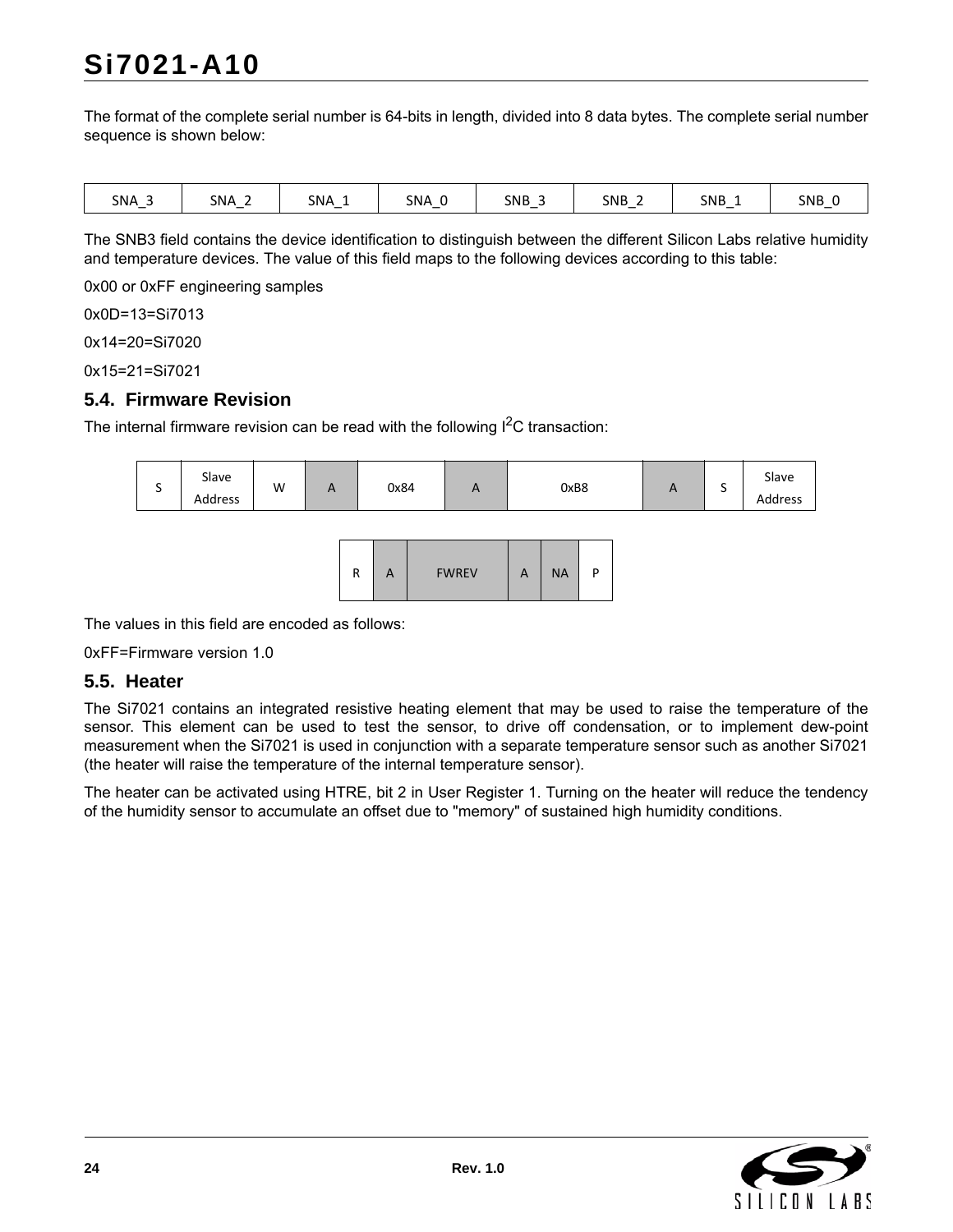## <span id="page-24-0"></span>**6. Control Register**

| Register        | Bit 7            | Bit 6 | Bit 5 | Bit 4       | Bit 3       | Bit 2       | Bit 1       | Bit 0            |
|-----------------|------------------|-------|-------|-------------|-------------|-------------|-------------|------------------|
| User Register 1 | RES <sub>1</sub> | VDDS  | RSVD  | <b>RSVD</b> | <b>RSVD</b> | <b>HTRE</b> | <b>RSVD</b> | RES <sub>0</sub> |

**Table 12. Register Summary**

**Notes:**

**1.** Any register not listed here is reserved and must not be written. The result of a read operation on these bits is undefined.

**2.** Except where noted, reserved register bits will always read back as "1," and are not affected by write operations. For future compatibiliy, it is recommended that prior to a write operation, registers should be read. Then the values read from the RSVD bits should be written back unchanged during the write operation.

### <span id="page-24-1"></span>**6.1. Register Descriptions**

#### **Register 1. User Register 1**

| <b>Bit</b>  | D7               | D <sub>6</sub> | D <sub>5</sub> | D4          | D <sub>3</sub> | D <sub>2</sub> | D <sub>1</sub> | D <sub>0</sub>   |
|-------------|------------------|----------------|----------------|-------------|----------------|----------------|----------------|------------------|
| <b>Name</b> | RES <sub>1</sub> | <b>VDDS</b>    | <b>RSVD</b>    | <b>RSVD</b> | <b>RSVD</b>    | <b>HTRE</b>    | <b>RSVD</b>    | RES <sub>0</sub> |
| <b>Type</b> | R/W              | R              | R/W            | R/W         |                | R/W            | R/W            | R/W              |

Reset Settings = 0011\_1010

| <b>Bit</b>     | <b>Name</b> | <b>Function</b>                                                                                                                                                                                                                                                                                                 |
|----------------|-------------|-----------------------------------------------------------------------------------------------------------------------------------------------------------------------------------------------------------------------------------------------------------------------------------------------------------------|
| D7; D0         | RES[1:0]    | <b>Measurement Resolution:</b><br>RH.<br>Temp<br>14 bit<br>00:<br>12 bit<br>01:<br>8 bit<br>12 bit<br>10:<br>10 bit<br>13 bit<br>11:<br>11 bit<br>11 bit                                                                                                                                                        |
| D <sub>6</sub> | <b>VDDS</b> | <b>VDD Status:</b><br>0:<br>$V_{DD}$ OK<br>V <sub>DD</sub> Low<br>1:<br>The minimum recommended operating voltage is 1.9 V. A transi-<br>tion of the VDD status bit from 0 to 1 indicates that VDD is<br>between 1.8 V and 1.9 V. If the VDD drops below 1.8 V, the<br>device will no longer operate correctly. |
| D5, D4, D3     | <b>RSVD</b> | Reserved                                                                                                                                                                                                                                                                                                        |
| D <sub>2</sub> | <b>HTRE</b> | 1=On-chip Heater Enable<br>0=On-chip Heater Disable                                                                                                                                                                                                                                                             |
| D <sub>1</sub> | <b>RSVD</b> | Reserved                                                                                                                                                                                                                                                                                                        |

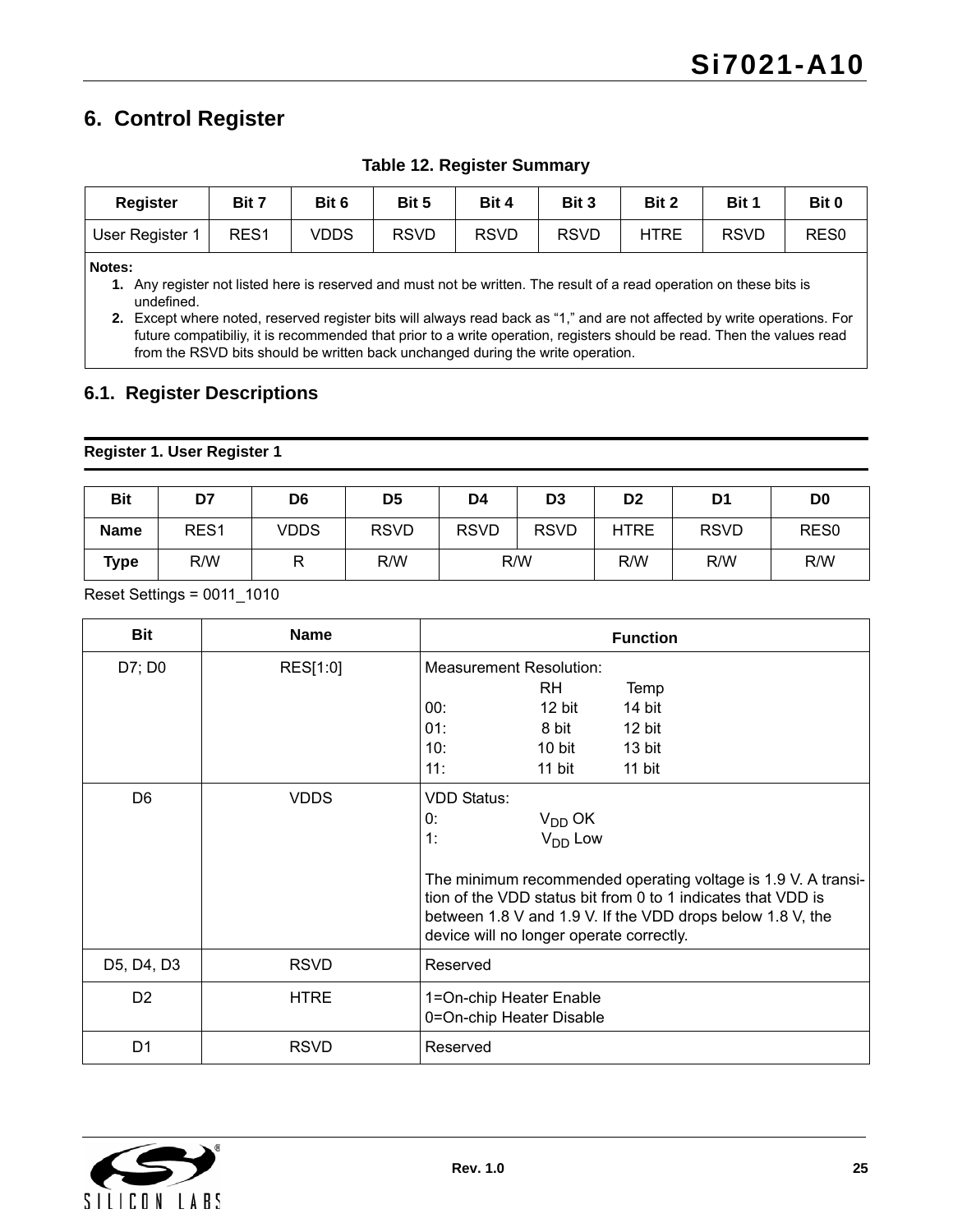## <span id="page-25-0"></span>**7. Pin Descriptions: Si7021 (Top View)**



| <b>Pin Name</b>             | Pin #          | <b>Pin Description</b>                                                                                                                                              |
|-----------------------------|----------------|---------------------------------------------------------------------------------------------------------------------------------------------------------------------|
| <b>SDA</b>                  | 1              | $I2C$ data                                                                                                                                                          |
| <b>GND</b>                  | $\overline{2}$ | Ground. This pin is connected to ground on the circuit board through a trace. Do not<br>connect directly to GND plane.                                              |
| <b>VDD</b>                  | 5              | Power. This pin is connected to power on the circuit board.                                                                                                         |
| SCL                         | 6              | $I^2C$ clock                                                                                                                                                        |
| <b>DNC</b>                  | 3,4            | These pins should be soldered to pads on the PCB for mechanical stability; they can be<br>electrically floating or tied to VDD (do not tie to GND).                 |
| $\mathsf{T}_{\mathsf{GND}}$ | Paddle         | This pad is connected to GND internally. This pad is the main thermal input to the on-<br>chip temperature sensor. The paddle should be soldered to a floating pad. |

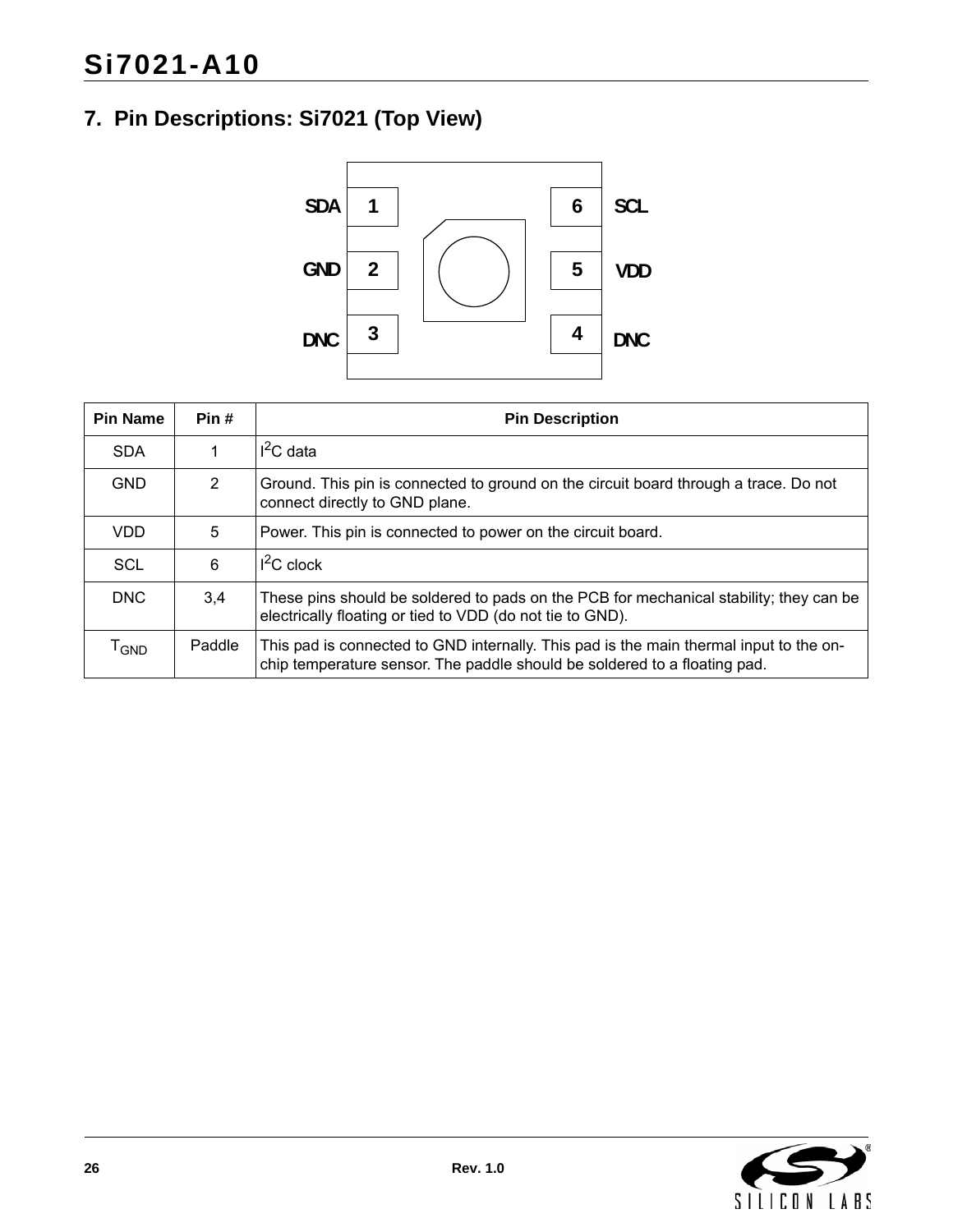## <span id="page-26-0"></span>**8. Ordering Guide**

| P/N                              | <b>Description</b>                                                              |              | Pkg<br>Max. Accuracy |                  | <b>Operating</b> | <b>Protective</b> | Packing<br>Format |
|----------------------------------|---------------------------------------------------------------------------------|--------------|----------------------|------------------|------------------|-------------------|-------------------|
|                                  |                                                                                 | <b>Temp</b>  | <b>RH</b>            |                  | Range (°C)       | Cover             |                   |
| Si7021-A10-GM                    | Digital temperature/ humidity sensor                                            | ±0.4 °C      | ± 3%                 | DFN <sub>6</sub> | $-40$ to +85 °C  | N                 | Tube              |
| Si7021-A10-GMR                   | Digital temperature/ humidity sensor                                            | ±0.4 °C      | ± 3%                 | DFN <sub>6</sub> | $-40$ to +85 °C  | N                 | Tape &<br>Reel    |
| Si7021-A10-GM1                   | Digital temperature/ humidity sensor                                            | ±0.4 °C      | ± 3%                 | DFN <sub>6</sub> | $-40$ to +85 °C  | Y                 | Cut Tape          |
| Si7021-A10-<br>GM <sub>1</sub> R | Digital temperature/ humidity sensor                                            | ±0.4 °C      | ± 3%                 | DFN <sub>6</sub> | $-40$ to +85 °C  | Y                 | Tape &<br>Reel    |
| Si7021-A10-IM                    | Digital temperature/ humidity sensor -<br>industrial temp range                 | ±0.4 °C      | ± 3%                 | DFN <sub>6</sub> | $-40$ to +125 °C | N                 | Tube              |
| Si7021-A10-IMR                   | Digital temperature/ humidity sensor -<br>industrial temp range                 | ±0.4 °C      | ± 3%                 | DFN <sub>6</sub> | $-40$ to +125 °C | N                 | Tape &<br>Reel    |
| Si7021-A10-IM1                   | Digital temperature/ humidity sensor -<br>industrial temp range                 | ±0.4 °C      | ± 3%                 | DFN <sub>6</sub> | $-40$ to +125 °C | Y                 | <b>Cut Tape</b>   |
| Si7021-A10-IM1R                  | Digital temperature/ humidity sensor -<br>industrial temp range                 | ±0.4 °C      | ± 3%                 | DFN <sub>6</sub> | $-40$ to +125 °C | Y                 | Tape &<br>Reel    |
| Si7021-A10-YM0                   | Digital temperature/ humidity sensor -<br>automotive                            | ±0.4 °C      | ± 3%                 | DFN <sub>6</sub> | $-40$ to +125 °C | N                 | Tube              |
| Si7021-A10-YM0R                  | Digital temperature/ humidity sensor -<br>automotive                            | $\pm 0.4$ °C | ± 3%                 | DFN <sub>6</sub> | $-40$ to +125 °C | N                 | Tape &<br>Reel    |
| Si7021-A10-YM1                   | Digital temperature/ humidity sensor -<br>automotive                            | ±0.4 °C      | ± 3%                 | DFN <sub>6</sub> | $-40$ to +125 °C | Y                 | Cut Tape          |
| Si7021-A10-YM1R                  | Digital temperature/ humidity sensor -<br>automotive                            | ±0.4 °C      | ± 3%                 | DFN <sub>6</sub> | $-40$ to +125 °C | Υ                 | Tape &<br>Reel    |
|                                  | Note: The "A" denotes product revision A and "10" denotes firmware version 1.0. |              |                      |                  |                  |                   |                   |

**Table 13. Device Ordering Guide**

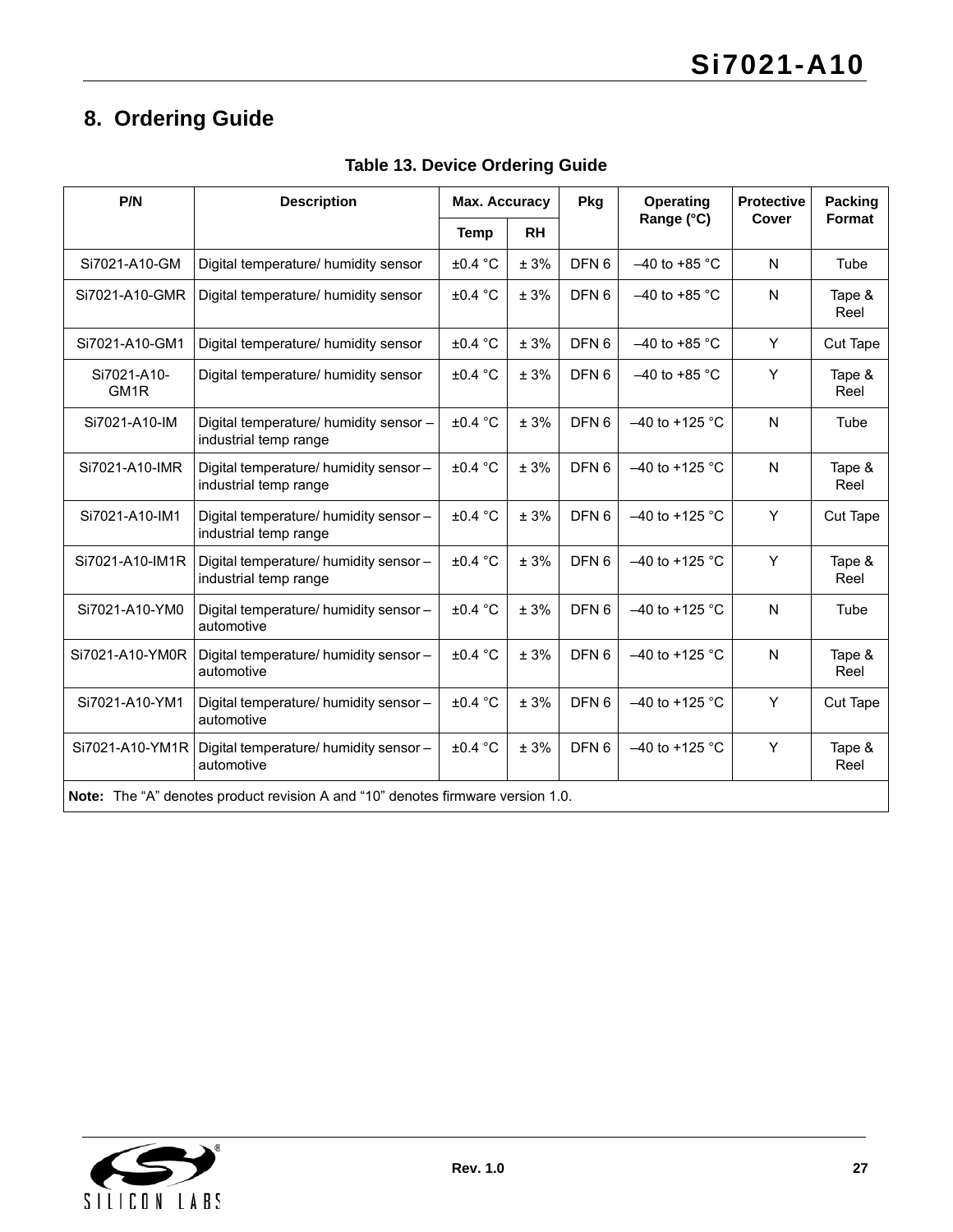## <span id="page-27-0"></span>**9. Package Outline**

## <span id="page-27-1"></span>**9.1. Package Outline: 3x3 6-pin DFN**



**Figure 10. 3x3 6-pin DFN**

| <b>Dimension</b> | Min                                              | Nom          | Max  |  |  |  |
|------------------|--------------------------------------------------|--------------|------|--|--|--|
| A                | 0.70                                             | 0.75         | 0.80 |  |  |  |
| A1               | 0.00                                             | 0.02         | 0.05 |  |  |  |
| b                | 0.35                                             | 0.45<br>0.40 |      |  |  |  |
| D                | 3.00 BSC.                                        |              |      |  |  |  |
| D <sub>2</sub>   | 1.40<br>1.50<br>1.60                             |              |      |  |  |  |
| e                | 1.00 BSC.                                        |              |      |  |  |  |
| E                | 3.00 BSC.                                        |              |      |  |  |  |
| E <sub>2</sub>   | 2.30                                             | 2.40         | 2.50 |  |  |  |
| H1               | 0.85                                             | 0.90         | 0.95 |  |  |  |
| H <sub>2</sub>   | 1.39                                             | 1.44         | 1.49 |  |  |  |
| L                | 0.35<br>0.45<br>0.40                             |              |      |  |  |  |
| aaa              | 0.10                                             |              |      |  |  |  |
| bbb              | 0.10                                             |              |      |  |  |  |
| ccc              | 0.05                                             |              |      |  |  |  |
| ddd              | 0.10                                             |              |      |  |  |  |
| eee              | 0.05                                             |              |      |  |  |  |
| fff              |                                                  | 0.05         |      |  |  |  |
| Notes:           |                                                  |              |      |  |  |  |
|                  | 1. All dimensions shown are in millimeters (mm). |              |      |  |  |  |

#### **Table 14. 3x3 6-pin DFN Package Diagram Dimensions**

**2.** Dimensioning and Tolerancing per ANSI Y14.5M-1994.

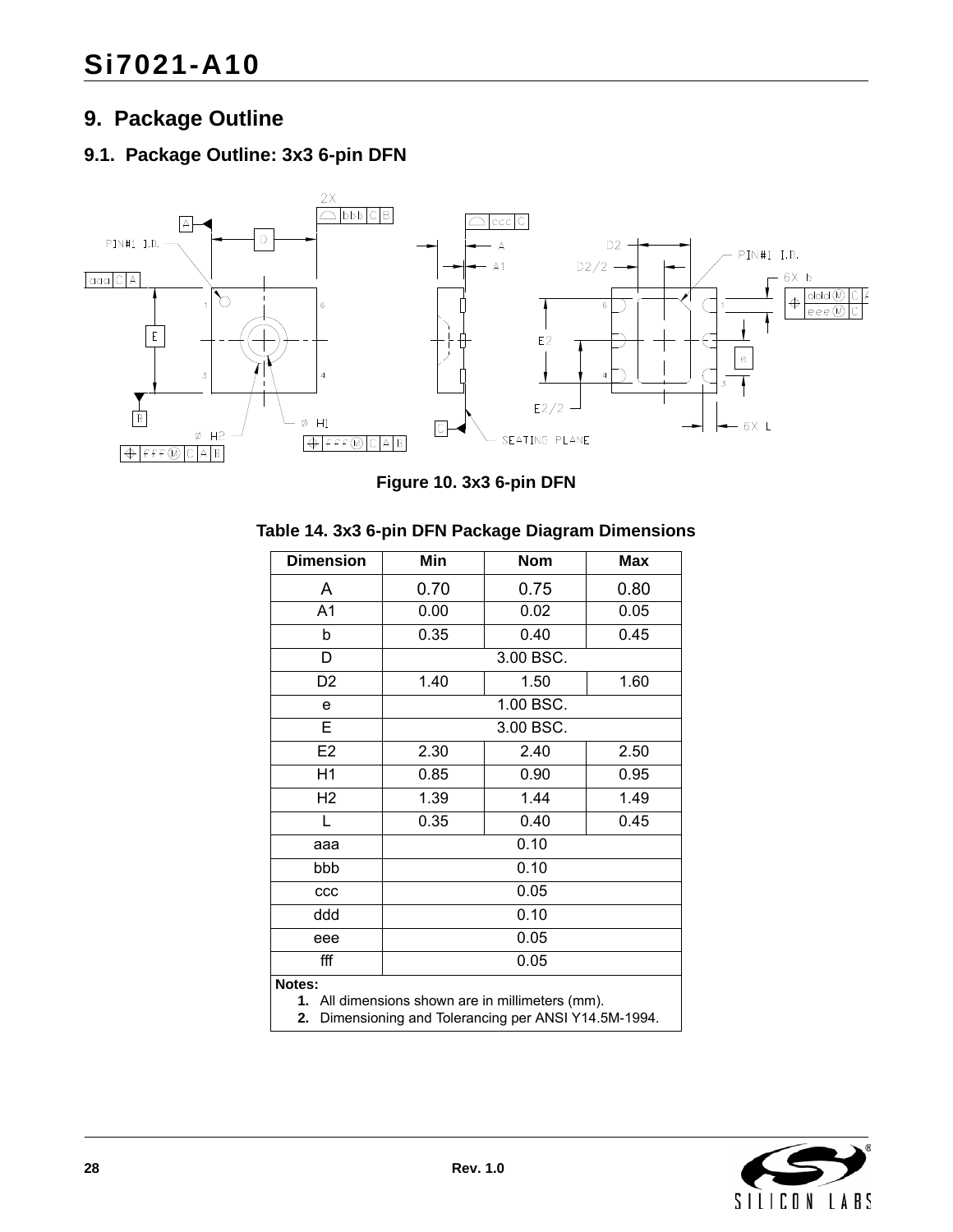## <span id="page-28-0"></span>**9.2. Package Outline: 3x3 6-pin DFN with Protective Cover**

[Figure 8](#page-28-1) illustrates the package details for the Si7021 with the optional protective cover. The table below lists the values for the dimensions shown in the illustration.



**Figure 8. 3x3 6-pin DFN with Protective Cover**

<span id="page-28-1"></span>

|  |  |  | Table 15. 3x3 6-pin DFN with Protective Cover Package Diagram Dimensions |  |
|--|--|--|--------------------------------------------------------------------------|--|
|--|--|--|--------------------------------------------------------------------------|--|

| <b>Dimension</b>        | Min                                                                                                    | <b>Nom</b> | <b>Max</b> |  |  |  |
|-------------------------|--------------------------------------------------------------------------------------------------------|------------|------------|--|--|--|
| Ā                       |                                                                                                        |            | 1.21       |  |  |  |
| $\overline{A1}$         | 0.00                                                                                                   | 0.02       | 0.05       |  |  |  |
| $\overline{A2}$         | 0.70                                                                                                   | 0.75       | 0.80       |  |  |  |
| b                       | 0.35                                                                                                   | 0.40       | 0.45       |  |  |  |
| $\overline{\mathsf{D}}$ |                                                                                                        | 3.00 BSC.  |            |  |  |  |
| $\overline{D2}$         | 1.40                                                                                                   | 1.50       | 1.60       |  |  |  |
| e                       |                                                                                                        | 1.00 BSC.  |            |  |  |  |
| Ē                       | 3.00 BSC.                                                                                              |            |            |  |  |  |
| E2                      | 2.30                                                                                                   | 2.40       | 2.50       |  |  |  |
| F1                      | 2.80                                                                                                   | 2.85       | 2.90       |  |  |  |
| F2                      | 2.80                                                                                                   | 2.85       | 2.90       |  |  |  |
| h                       | 0.76                                                                                                   | 0.83       | 0.90       |  |  |  |
| L                       | 0.35                                                                                                   | 0.40       | 0.45       |  |  |  |
| $\overline{R1}$         | 0.45                                                                                                   | 0.50       | 0.55       |  |  |  |
| aaa                     |                                                                                                        | 0.10       |            |  |  |  |
| bbb                     | 0.10                                                                                                   |            |            |  |  |  |
| ccc                     | 0.05                                                                                                   |            |            |  |  |  |
| ddd                     | 0.10                                                                                                   |            |            |  |  |  |
| eee                     | 0.05                                                                                                   |            |            |  |  |  |
| Notes:                  |                                                                                                        |            |            |  |  |  |
| 2.                      | 1. All dimensions are shown in millimeters (mm).<br>Dimensioning and Tolerancing per ANSI Y14.5M-1994. |            |            |  |  |  |

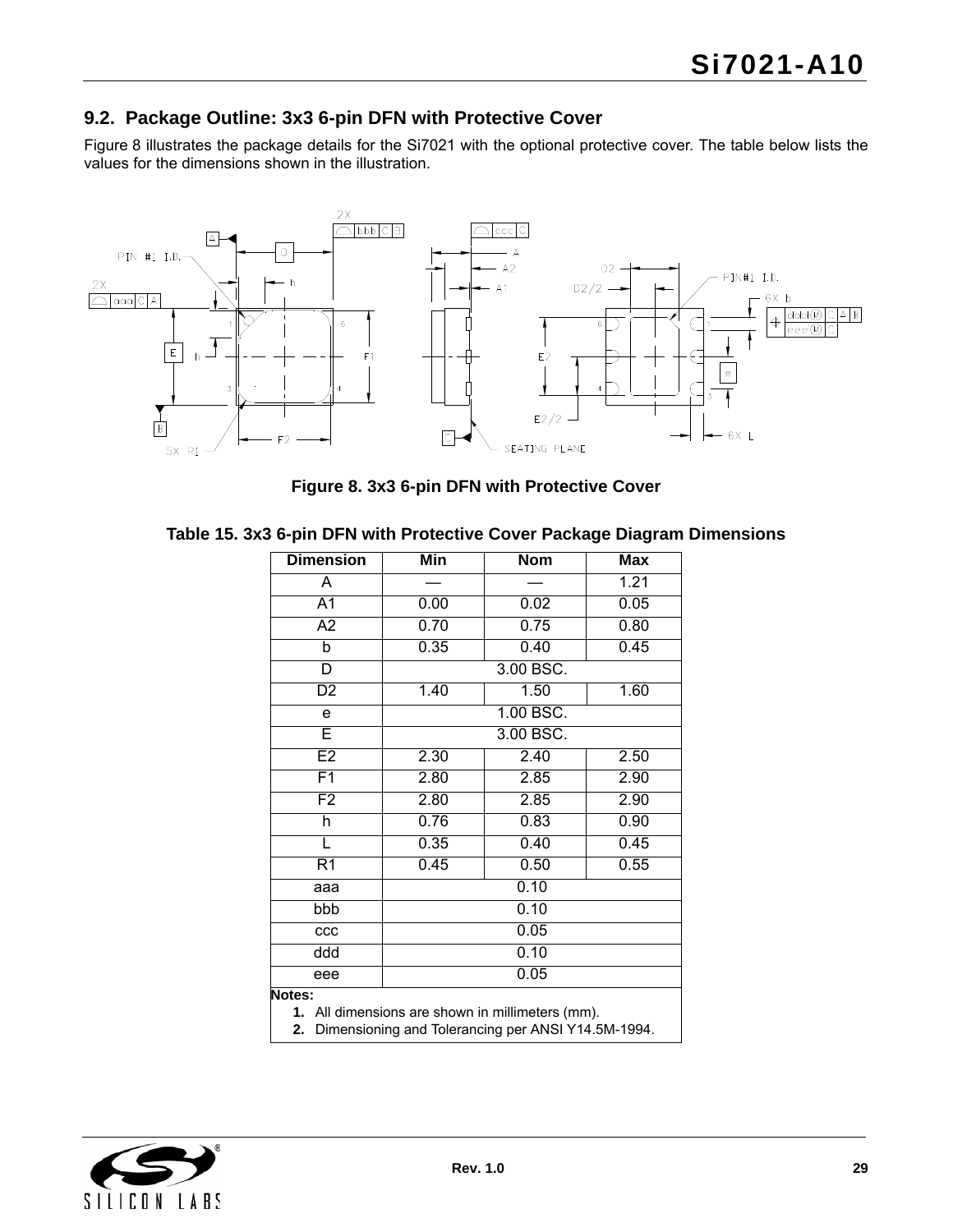## <span id="page-29-0"></span>**10. PCB Land Pattern and Solder Mask Design**



**Figure 9. Si7021 PCB Land Pattern**

#### **Table 16. PCB Land Pattern Dimensions**

| Symbol         | mm   |
|----------------|------|
| C <sub>1</sub> | 2.90 |
| Е              | 1.00 |
| P <sub>1</sub> | 1.60 |
| P <sub>2</sub> | 2.50 |
| X1             | 0.45 |
| Y <sub>1</sub> | 0.85 |

### **Notes:**

#### **General**

- **1.** All dimensions shown are at Maximum Material Condition (MMC). Least Material Condition (LMC) is calculated based on a Fabrication Allowance of 0.05 mm.
- **2.** This Land Pattern Design is based on the IPC-7351 guidelines.

#### **Solder Mask Design**

**3.** All metal pads are to be non-solder mask defined (NSMD). Clearance between the solder mask and the metal pad is to be 60 µm minimum, all the way around the pad.

#### **Stencil Design**

- **4.** A stainless steel, laser-cut and electro-polished stencil with trapezoidal walls should be used to assure good solder paste release.
- **5.** The stencil thickness should be 0.125 mm (5 mils).
- **6.** The ratio of stencil aperture to land pad size should be 1:1 for all perimeter pins.
- **7.** A 2x1 array of 1.00 mm square openings on 1.30 mm pitch should be used for the center ground pad to achieve a target solder coverage of 50%.

#### **Card Assembly**

- **8.** A No-Clean, Type-3 solder paste is recommended.
- **9.** The recommended card reflow profile is per the JEDEC/IPC J-STD-020 specification for Small Body Components.

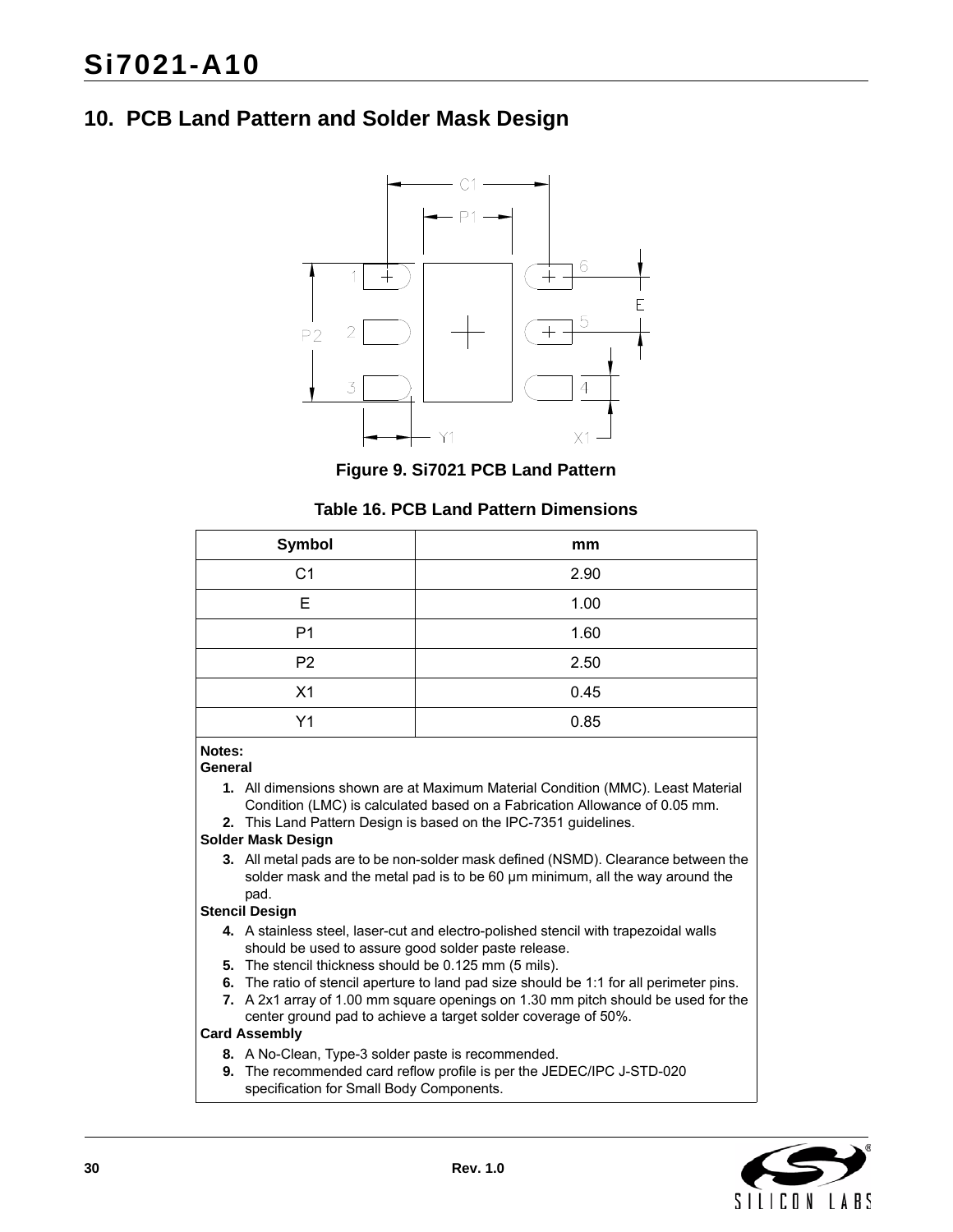## <span id="page-30-0"></span>**11. Top Marking**

## <span id="page-30-1"></span>**11.1. Si7021 Top Marking**



## <span id="page-30-2"></span>**11.2. Top Marking Explanation**

| <b>Mark Method:</b> | Laser                                            |
|---------------------|--------------------------------------------------|
| <b>Font Size</b>    | $0.30$ mm                                        |
| Pin 1 Indicator:    | Circle = $0.30$ mm Diameter<br>Upper-Left Corner |
| Line 1 Marking:     | TTTT = Mfg Code                                  |

## <span id="page-30-3"></span>**12. Additional Reference Resources**

AN607: Si70xx Humidity Sensor Designer's Guide

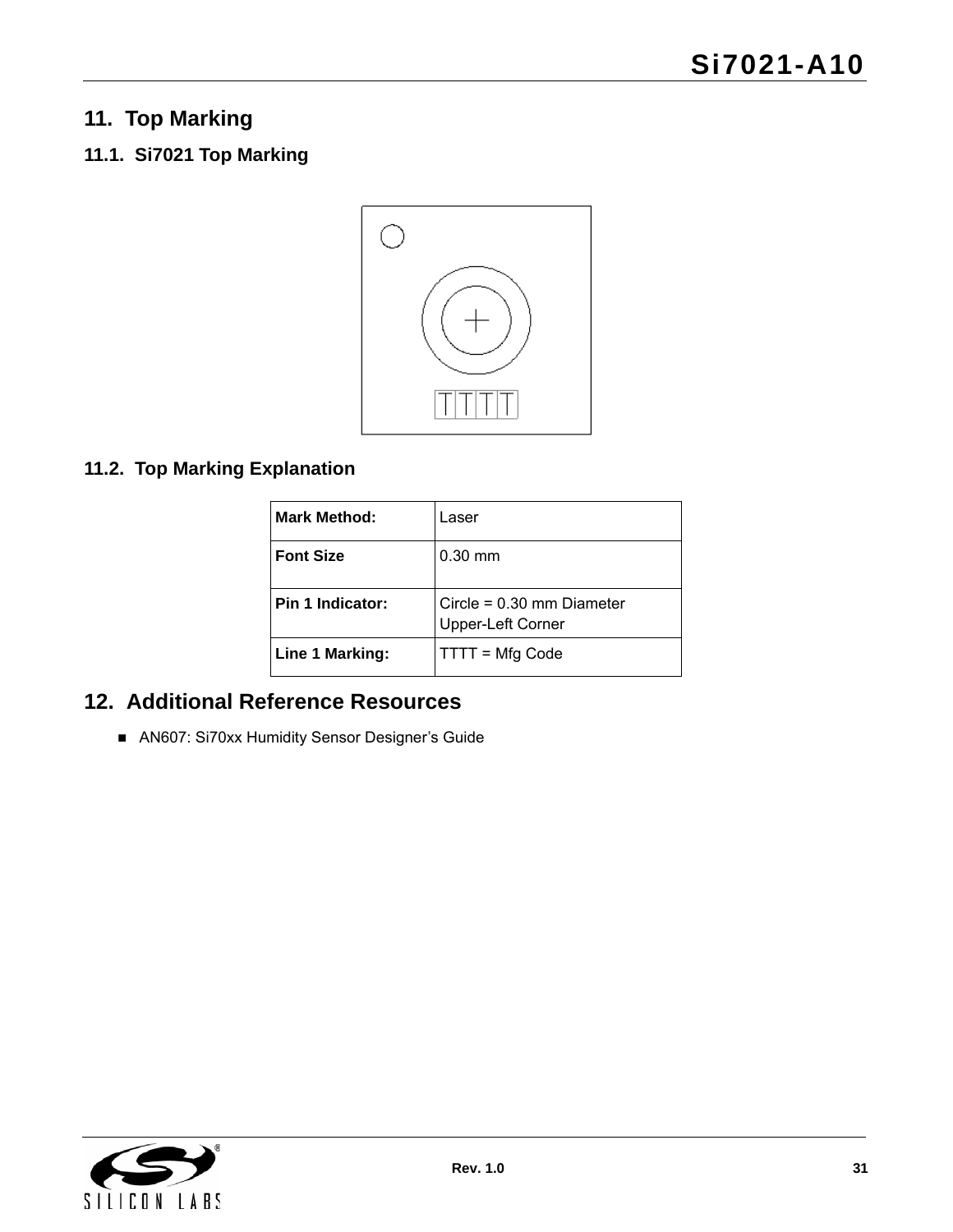## <span id="page-31-0"></span>**DOCUMENT CHANGE LIST**

## **Revision 0.1 to Revision 0.9**

- Updates to Section 1. Electrical Specifications.
- Updated Table 2. General Specifications.
- Update Figure 1. I2C Interface Timing Diagram.
- **Updated Section 2. Typical Applications Circuits.**
- Updated Table 6. Thermal Characteristics.
- Updated Table 12. I2C Command Table.
- Updated Section 4.4 PCB Assembly.
- Updated Section 5.3. Measuring Relative Humidity.
- Updated Section 5.4. Measuring Temperature.
- Updated Section 5.5. Electronic Serial Number.
- Updated Section 9.1. Package Outline.
- Updated Section 11. Top Marking.

## **Revision 0.9 to Revision 0.95**

- Updated the Features on page 1
- Updated block diagram
- Added -I part numbers
- Updated Table 1
- Updated Table 2
- Updated Table 3
- Updated Table 4
- Updated Table 5
- Updated Figure 4
- Updated Section 4.4.1.
- Updated Table 12
- Updated Section 5
- Corrected a typo on Section 6.1, Register 1.
- Updated firmware version to -A10 in Section 8

## **Revision 0.95 to Revision 1.0**

- Updated Table 2.
- Clarified footnotes in Table 4.
- Update Table 7.
- Updated part numbers in Table 8.
- Updated Section 5.1.
- Updated Section 5.1.2.
- Updated Section 5.4.
- Updated footnotes in Table 12.
- Updated description for Register 1, bit D6.
- Updated automotive part numbers in Table 13.
- Added firmware description to Table 13.

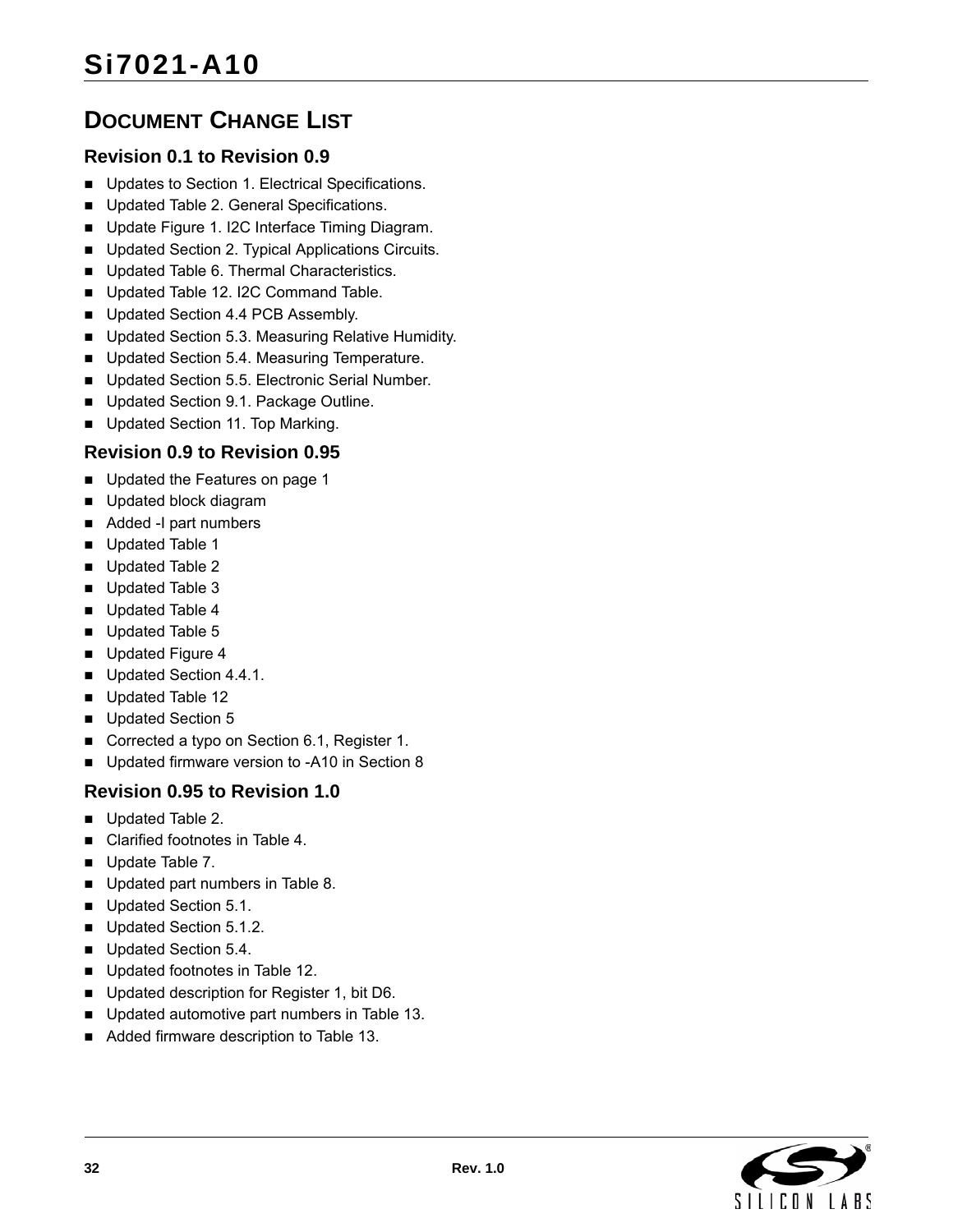## <span id="page-32-0"></span>**CONTACT INFORMATION**

**Silicon Laboratories Inc.**

400 West Cesar Chavez Austin, TX 78701 Tel: 1+(512) 416-8500 Fax: 1+(512) 416-9669 Toll Free: 1+(877) 444-3032

Please visit the Silicon Labs Technical Support web page: <http://www.siliconlabs.com/support/pages/contacttechnicalsupport.aspx> and register to submit a technical support request.

#### **Patent Notice**

Silicon Labs invests in research and development to help our customers differentiate in the market with innovative low-power, small size, analogintensive mixed-signal solutions. Silicon Labs' extensive patent portfolio is a testament to our unique approach and world-class engineering team.

The information in this document is believed to be accurate in all respects at the time of publication but is subject to change without notice. Silicon Laboratories assumes no responsibility for errors and omissions, and disclaims responsibility for any consequences resulting from the use of information included herein. Additionally, Silicon Laboratories assumes no responsibility for the functioning of undescribed features or parameters. Silicon Laboratories reserves the right to make changes without further notice. Silicon Laboratories makes no warranty, representation or guarantee regarding the suitability of its products for any particular purpose, nor does Silicon Laboratories assume any liability arising out of the application or use of any product or circuit, and specifically disclaims any and all liability, including without limitation consequential or incidental damages. Silicon Laboratories products are not designed, intended, or authorized for use in applications intended to support or sustain life, or for any other application in which the failure of the Silicon Laboratories product could create a situation where personal injury or death may occur. Should Buyer purchase or use Silicon Laboratories products for any such unintended or unauthorized application, Buyer shall indemnify and hold Silicon Laboratories harmless against all claims and damages.

Silicon Laboratories and Silicon Labs are trademarks of Silicon Laboratories Inc. Other products or brandnames mentioned herein are trademarks or registered trademarks of their respective holders.